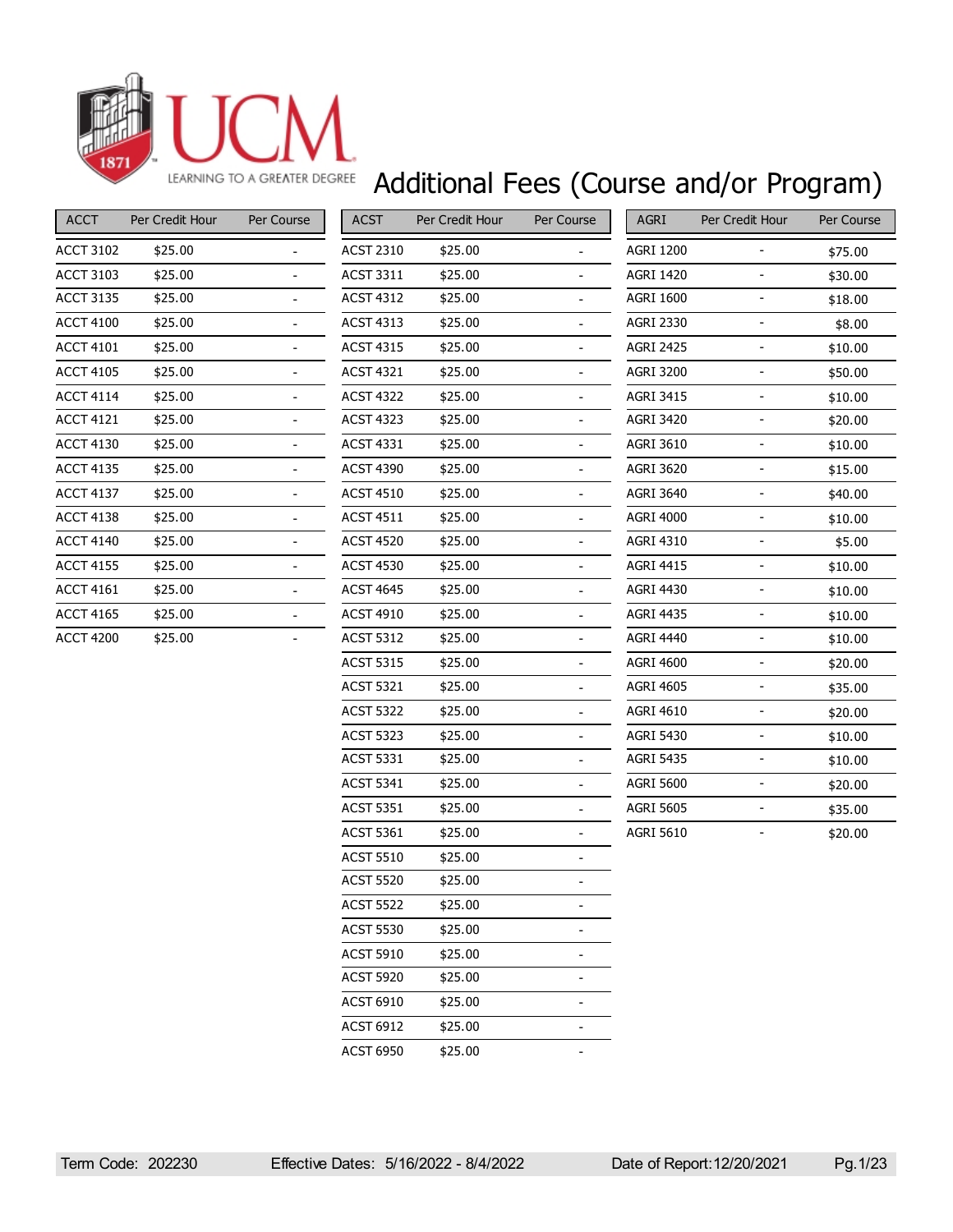| ART             | Per Credit Hour | Per Course |
|-----------------|-----------------|------------|
| ART 1120        |                 | \$5.00     |
| ART 1211        |                 | \$65.00    |
| ART 1230        |                 | \$60.00    |
| ART 1300        |                 | \$15.00    |
| ART 1315        | L,              | \$45.00    |
| ART 1325        | $\overline{a}$  | \$45.00    |
| ART 2211        |                 | \$75.00    |
| <b>ART 2300</b> |                 | \$15.00    |
| <b>ART 2305</b> |                 | \$40.00    |
| ART 2310        |                 | \$25.00    |
| ART 2320        | $\overline{a}$  | \$25.00    |
| ART 2330        |                 | \$25.00    |
| <b>ART 2335</b> |                 | \$38.00    |
| ART 2340        |                 | \$25.00    |
| ART 2412        | -               | \$60.00    |
| ART 2420        | $\overline{a}$  | \$60.00    |
| ART 2610        |                 | \$50.00    |
| <b>ART 2620</b> |                 | \$50.00    |
| ART 2710        |                 | \$45.00    |
| ART 3209        |                 | \$45.00    |
| ART 3210        | $\overline{a}$  | \$45.00    |
| ART 3211        |                 | \$80.00    |
| <b>ART 3314</b> |                 | \$30.00    |
| ART 3330        |                 | \$40.00    |
| ART 3340        | $\overline{a}$  | \$30.00    |
| <b>ART 3350</b> | $\overline{a}$  | \$15.00    |
| ART 3412        |                 | \$60.00    |
| ART 3420        |                 | \$60.00    |
| <b>ART 3440</b> |                 | \$60.00    |
| ART 3515        |                 | \$30.00    |
| ART 3620        | $\overline{a}$  | \$50.00    |
| ART 3625        |                 | \$30.00    |
| <b>ART 3630</b> | $\overline{a}$  | \$50.00    |
| ART 3635        |                 | \$30.00    |
| <b>ART 3640</b> |                 | \$50.00    |
| ART 3660        | $\overline{a}$  | \$50.00    |
| ART 3710        |                 | \$45.00    |
| <b>ART 3720</b> |                 | \$45.00    |
| ART 3910        |                 | \$15.00    |
| ART 3911        |                 | \$25.00    |
| <b>ART 3915</b> | $\overline{a}$  | \$25.00    |
| ART 4020        |                 | \$50.00    |
| ART 4211        |                 | \$60.00    |

| <b>ART 4222</b> | \$70.00 |
|-----------------|---------|
| <b>ART 4324</b> | \$30.00 |
| ART 4340        | \$40.00 |
| ART 4350        | \$20.00 |
| <b>ART 4360</b> | \$60.00 |
| <b>ART 4412</b> | \$60.00 |
| <b>ART 4420</b> | \$60.00 |
| ART 4424        | \$60.00 |
| <b>ART 4425</b> | \$60.00 |
| ART 4434        | \$40.00 |
| <b>ART 4515</b> | \$30.00 |
| <b>ART 4610</b> | \$15.00 |
| <b>ART 4620</b> | \$15.00 |
| <b>ART 4625</b> | \$30.00 |
| ART 4635        | \$30.00 |
| ART 4730        | \$60.00 |
| <b>ART 4915</b> | \$10.00 |
| <b>ART 5210</b> | \$45.00 |
| ART 5410        | \$60.00 |
| <b>ART 5412</b> | \$60.00 |
|                 |         |

| AT                 | Per Credit Hour           | Per Course     |
|--------------------|---------------------------|----------------|
| AT 1610            | \$25.00                   |                |
| AT 1611            |                           | \$50.00        |
| AT 1611            | \$25.00                   |                |
| AT 1625            |                           | \$53.00        |
| AT 1625            | \$25.00                   |                |
| AT 1630            | \$25.00                   | -              |
| AT 1631            | \$25.00                   |                |
| AT 1640            | \$25.00                   |                |
| AT 1650            |                           | \$75.00        |
| AT 1650            | \$25.00                   |                |
| AT 2610            | \$25.00                   |                |
| AT 2611            |                           | \$77.00        |
| AT 2611            | \$25.00                   |                |
| AT 2620            | \$25.00                   |                |
| AT 2621<br>AT 2621 |                           | \$13.00        |
|                    | \$25.00                   |                |
| AT 2630            | \$25.00                   |                |
| AT 2631            | \$25.00                   |                |
| AT 2640            | \$25.00                   | -              |
| AT 3610            |                           | \$25.00        |
| AT 3610            | \$25.00                   |                |
| AT 3620<br>AT 3620 | \$25.00                   | \$91.00        |
| AT 3630            | \$25.00                   |                |
| AT 3631            | \$25.00                   |                |
|                    |                           |                |
| AT 3640<br>AT 3640 | \$25.00                   | \$75.00        |
| AT 3650            | \$25.00                   |                |
| AT 4610            | \$25.00                   |                |
| AT 4620            | \$25.00                   | $\overline{a}$ |
|                    | \$25.00                   |                |
| AT 4630            |                           |                |
| AT 4640            | \$25.00                   |                |
| AT 4650<br>AT 4650 | \$25.00                   | \$65.00        |
| AT 5610            | \$25.00                   |                |
| AT 5610            |                           | \$145.00       |
| AT 5620            | \$25.00                   |                |
| AT 5620            |                           | \$145.00       |
| AT 5630            |                           | \$160.00       |
| AT 5630            | \$25.00                   |                |
| AT 5640            | \$25.00                   |                |
| AT 5650            | \$25.00                   |                |
| AT 5660            |                           | \$35.00        |
| AT 5660            | \$25.00                   |                |
| AT 5670            | \$25.00                   |                |
| AT 5680            | \$25.00                   |                |
| AT 5690            | \$25.00                   |                |
|                    | )ate of Report:12/20/2021 | Pg.2/23        |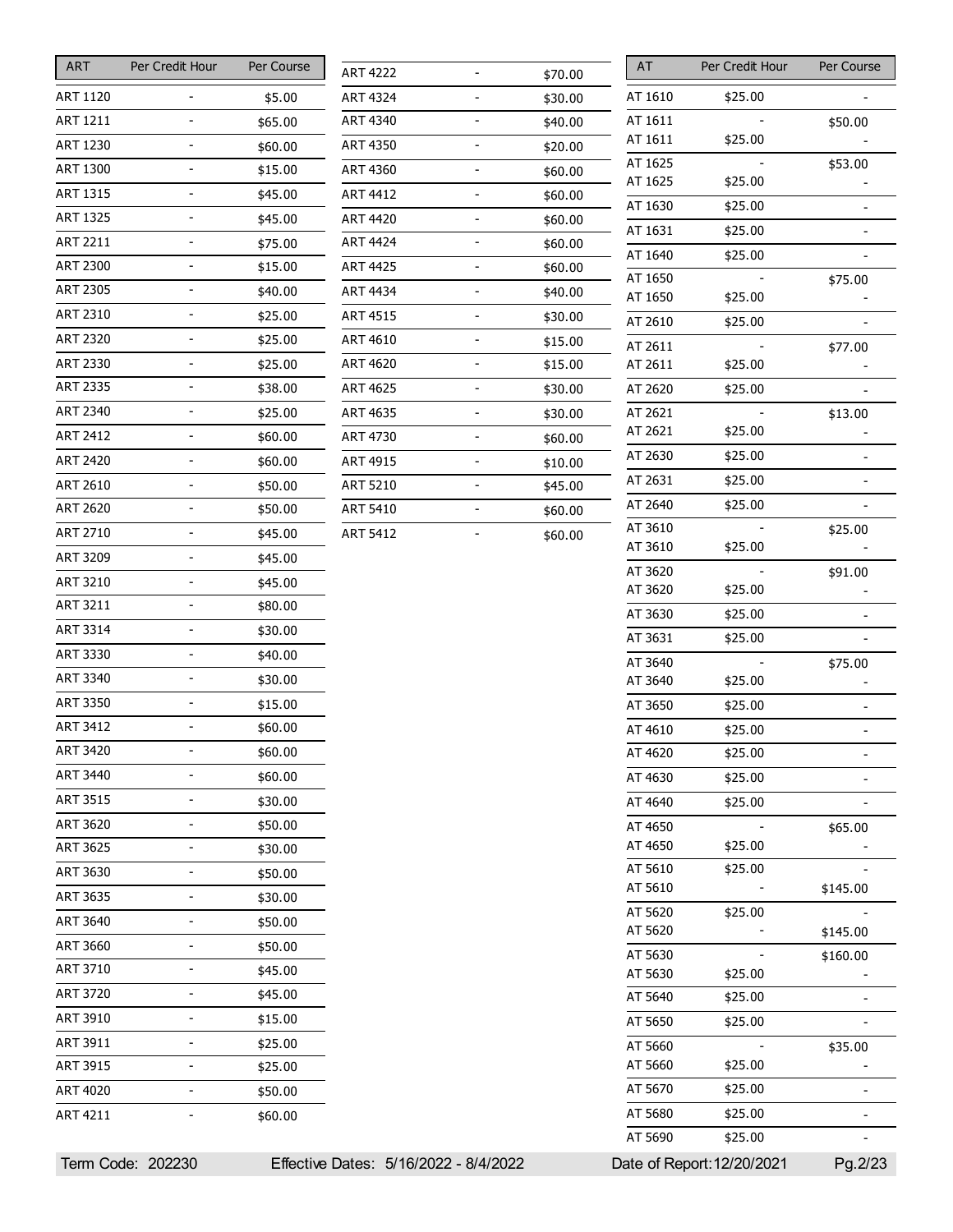| AT      | Per Credit Hour | Per Course |
|---------|-----------------|------------|
| AT 6610 | \$25.00         |            |
| AT 6620 | \$25.00         |            |
| AT 6620 |                 | \$65.00    |
| AT 6630 | \$25.00         |            |
| AT 6640 | \$25.00         |            |
| AT 6650 | \$25.00         |            |
| AT 6660 | \$25.00         |            |

| <b>ATM</b>           | Per Credit Hour | Per Course |
|----------------------|-----------------|------------|
| ATM 1010             |                 | \$25.00    |
| ATM 1010             | \$25.00         |            |
| ATM 2110             | \$25.00         |            |
| ATM 2110             |                 | \$40.00    |
| <b>ATM 2124</b>      |                 | \$35.00    |
| ATM 2124             | \$25.00         |            |
| ATM 2130             |                 | \$40.00    |
| ATM 2130             | \$25.00         |            |
| ATM 2132             |                 | \$35.00    |
| ATM 2132             | \$25.00         |            |
| ATM 2140             |                 | \$45.00    |
| ATM 2140             | \$25.00         |            |
| ATM 2150             |                 | \$40.00    |
| ATM 2150             | \$25.00         |            |
| ATM 3010             | \$25.00         |            |
|                      |                 |            |
| ATM 3110<br>ATM 3110 | \$25.00         | \$40.00    |
|                      |                 |            |
| ATM 3120<br>ATM 3120 | \$25.00         | \$35.00    |
|                      |                 |            |
| ATM 3130             |                 | \$30.00    |
| ATM 3130             | \$25.00         |            |
| ATM 3134             | \$25.00         |            |
| ATM 3134             |                 | \$35.00    |
| ATM 4025             | \$25.00         |            |
| ATM 4025             |                 | \$30.00    |
| ATM 4032             | \$25.00         |            |
| ATM 4032             |                 | \$20.00    |
| ATM 4038             | \$25.00         |            |
| ATM 4038             |                 | \$15.00    |
| ATM 4110             | \$25.00         |            |
| ATM 4110             |                 | \$45.00    |
| ATM 4112             | \$25.00         |            |
| ATM 4130             |                 | \$45.00    |
| ATM 4130             | \$25.00         |            |
| ATM 4134             | \$25.00         |            |
| ATM 4134             |                 | \$20.00    |
| ATM 4150             | \$25.00         |            |
| ATM 4150             |                 | \$25.00    |
| ATM 4410             | \$25.00         |            |
| ATM 5032             |                 | \$20.00    |
| ATM 5032             | \$25.00         |            |
| ATM 5038             | \$25.00         |            |
| ATM 5038             |                 | \$15.00    |
| ATM 5410             | \$25.00         |            |

| <b>AVIA</b>      | Per Credit Hour | Per Course |
|------------------|-----------------|------------|
| AVIA 2345        |                 | \$800.00   |
| AVIA 3046        |                 | \$180.00   |
| <b>AVIA 3370</b> |                 | \$467.00   |
| <b>AVIA 3372</b> |                 | \$467.00   |
| <b>AVIA 4370</b> |                 | \$467.00   |
| AVIA 4610        |                 | \$115.00   |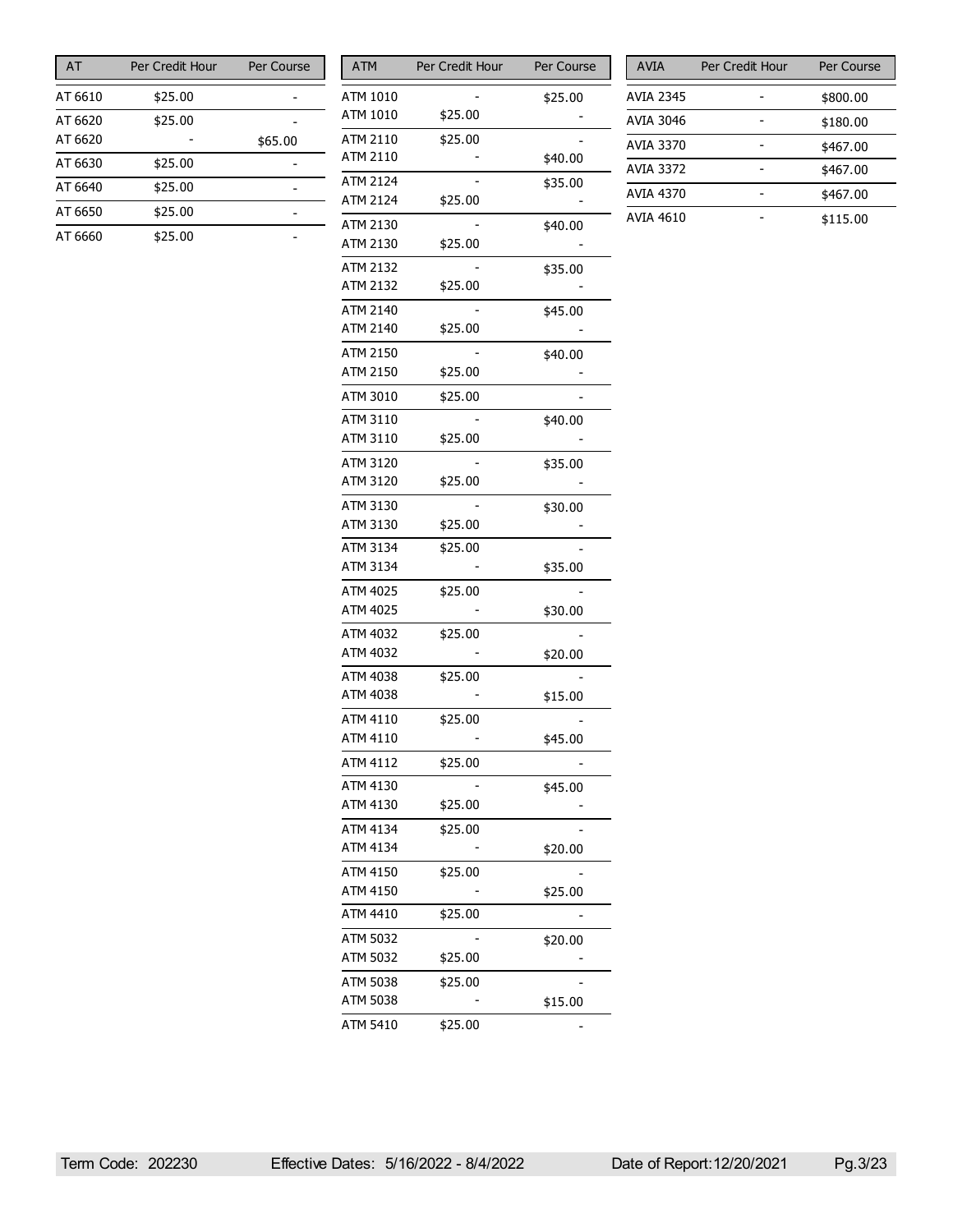| <b>BIOL</b>      | Per Credit Hour | Per Course |
|------------------|-----------------|------------|
| <b>BIOL 1111</b> |                 | \$15.00    |
| <b>BIOL 1112</b> |                 | \$30.00    |
| <b>BIOL 1510</b> |                 | \$12.00    |
| <b>BIOL 3211</b> |                 | \$50.00    |
| <b>BIOL 3213</b> |                 | \$25.00    |
| <b>BIOL 3401</b> |                 | \$7.00     |
| <b>BIOL 3402</b> |                 | \$10.00    |
| <b>BIOL 3410</b> |                 | \$35.00    |
| <b>BIOL 3414</b> |                 | \$25.00    |
| <b>BIOL 3431</b> |                 | \$40.00    |
| <b>BIOL 3511</b> |                 | \$35.00    |
| <b>BIOL 3611</b> |                 | \$55.00    |
| <b>BIOL 3712</b> |                 | \$25.00    |
| <b>BIOL 4210</b> |                 | \$25.00    |
| <b>BIOL 4221</b> |                 | \$25.00    |
| <b>BIOL 4223</b> |                 | \$25.00    |
| <b>BIOL 4232</b> |                 | \$30.00    |
| <b>BIOL 4311</b> |                 | \$30.00    |
| <b>BIOL 4312</b> |                 | \$25.00    |
| <b>BIOL 4403</b> |                 | \$25.00    |
| <b>BIOL 4411</b> |                 | \$25.00    |
| <b>BIOL 4412</b> |                 | \$50.00    |
| <b>BIOL 4511</b> |                 | \$25.00    |
| <b>BIOL 4515</b> |                 | \$50.00    |
| <b>BIOL 4517</b> |                 | \$45.00    |
| <b>BIOL 4711</b> |                 | \$25.00    |
| <b>BIOL 5210</b> |                 | \$25.00    |
| <b>BIOL 5221</b> |                 | \$25.00    |
| <b>BIOL 5223</b> |                 | \$25.00    |
| <b>BIOL 5232</b> |                 | \$30.00    |
| <b>BIOL 5311</b> |                 | \$30.00    |
| <b>BIOL 5312</b> |                 | \$25.00    |
| <b>BIOL 5411</b> |                 | \$25.00    |
| <b>BIOL 5412</b> |                 | \$50.00    |
| <b>BIOL 5515</b> |                 | \$50.00    |
| <b>BIOL 5517</b> |                 | \$45.00    |
| <b>BIOL 5570</b> | \$25.00         |            |
| <b>BIOL 5710</b> |                 | \$25.00    |
| <b>BIOL 5711</b> |                 | \$25.00    |

| Per Credit Hour | Per Course |
|-----------------|------------|
| \$25.00         |            |
| \$25.00         |            |
| \$25.00         |            |
|                 |            |

| CADD             | Per Credit Hour | Per Course |
|------------------|-----------------|------------|
| CADD 1100        | \$25.00         |            |
| <b>CADD 1110</b> |                 | \$2.00     |
| CADD 1110        | \$25.00         |            |
| <b>CADD 1111</b> | \$25.00         |            |
| <b>CADD 1170</b> |                 | \$2.00     |
| CADD 1170        | \$25.00         |            |
| <b>CADD 1180</b> | \$25.00         |            |
| <b>CADD 2100</b> | \$25.00         |            |
| <b>CADD 2140</b> | \$25.00         |            |
| <b>CADD 2140</b> |                 | \$20.00    |
| <b>CADD 2150</b> | \$25.00         |            |
| <b>CADD 2160</b> | \$25.00         |            |
| CADD 2160        |                 | \$2.00     |
| CADD 2171        | \$25.00         |            |
| CADD 2171        |                 | \$2.00     |
| CADD 3100        | \$25.00         |            |
| <b>CADD 3120</b> |                 | \$2.50     |
| CADD 3120        | \$25.00         |            |
| <b>CADD 3150</b> | \$25.00         |            |
| <b>CADD 3150</b> |                 | \$2.00     |
| CADD 3160        |                 | \$3.00     |
| CADD 3160        | \$25.00         |            |
| CADD 3170        | \$25.00         |            |
| CADD 3175        | \$25.00         |            |
| <b>CADD 4100</b> | \$25.00         |            |
| <b>CADD 4114</b> | \$25.00         |            |
| <b>CADD 4124</b> | \$25.00         |            |
| <b>CADD 4150</b> | \$25.00         |            |
| <b>CADD 4160</b> | \$25.00         | -          |
| <b>CADD 4162</b> | \$25.00         |            |
| CADD 4171        | \$25.00         |            |
| <b>CADD 4172</b> | \$25.00         |            |
| <b>CADD 4174</b> | \$25.00         |            |
| <b>CADD 4175</b> | \$25.00         |            |
| CADD 4175        |                 | \$10.00    |
| CADD 4180        | \$25.00         |            |
| CADD 4180        |                 | \$10.00    |
| <b>CADD 4210</b> | \$25.00         |            |
| CADD 5171        | \$25.00         |            |
| <b>CADD 5180</b> |                 | \$10.00    |
| <b>CADD 5180</b> | \$25.00         |            |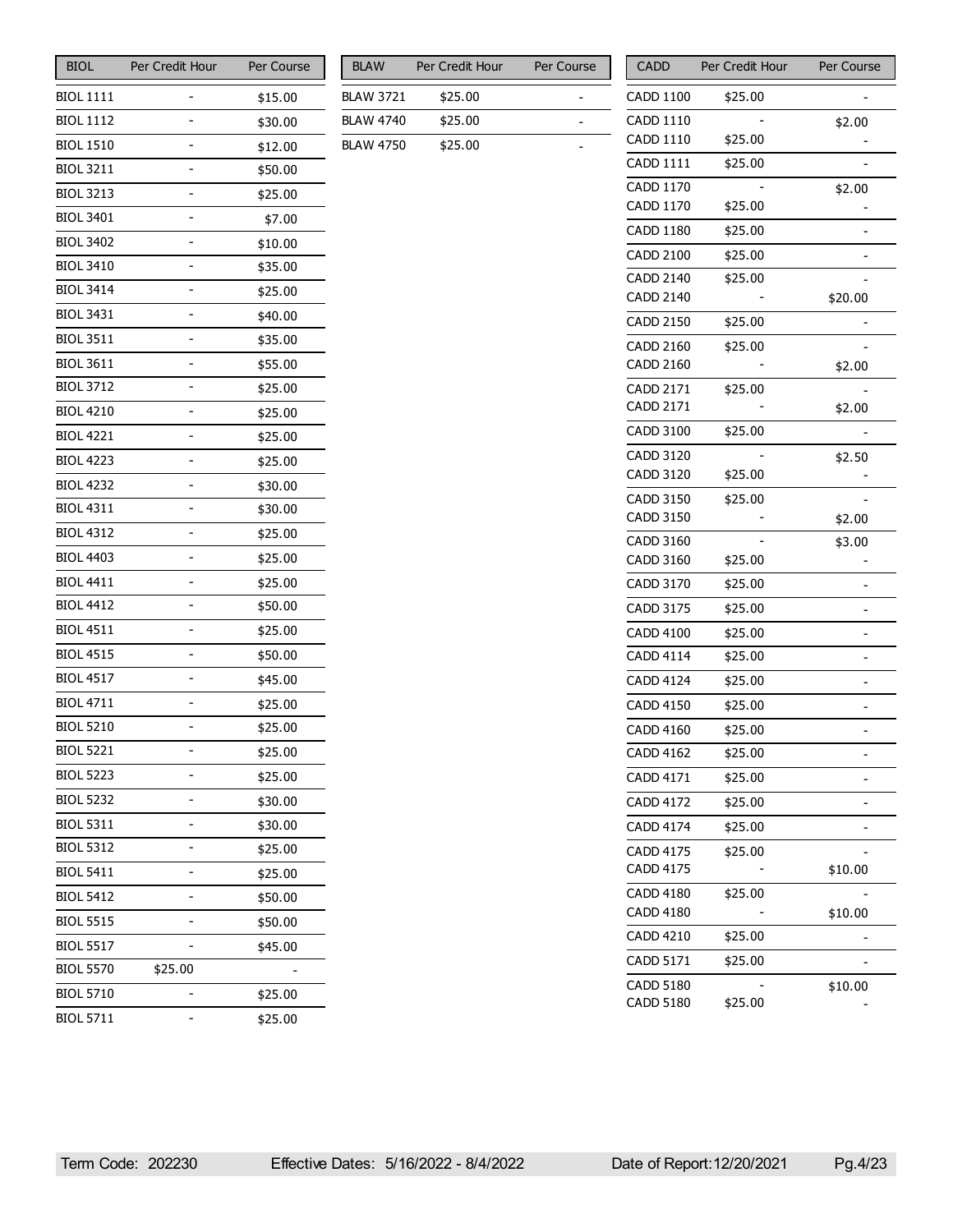| <b>CD</b> | Per Credit Hour | Per Course     |
|-----------|-----------------|----------------|
| CD 4504   |                 | \$8.00         |
| CD 4802   | -               | \$70.00        |
| CD 4803   |                 | \$10.00        |
| CD 5101   | \$75.00         |                |
| CD 5402   | \$75.00         |                |
| CD 5403   | \$75.00         |                |
| CD 5501   | \$75.00         |                |
| CD 5502   | \$75.00         |                |
| CD 5503   | \$75.00         |                |
| CD 5504   | \$75.00         |                |
| CD 5506   | \$75.00         |                |
| CD 5507   | \$75.00         |                |
| CD 5508   | \$75.00         |                |
| CD 5509   | \$75.00         | $\overline{a}$ |
| CD 5511   | \$75.00         |                |
| CD 5512   | \$75.00         |                |
| CD 5515   | \$75.00         |                |
| CD 5801   | \$75.00         |                |
| CD 5802   | \$75.00         |                |
| CD 5810   | \$75.00         |                |
| CD 5810   |                 | \$70.00        |
| CD 5811   | \$75.00         |                |
| CD 5811   |                 | \$10.00        |
| CD 5820   | \$75.00         |                |
| CD 5900   | \$75.00         |                |
| CD 5902   | \$75.00         |                |
| CD 5910   | \$75.00         |                |
| CD 6901   | \$75.00         |                |

| <b>CHEM</b>      | Per Credit Hour | Per Course |
|------------------|-----------------|------------|
| CHEM 1104        |                 | \$15.00    |
| CHEM 1131        |                 | \$13.00    |
| CHEM 1132        |                 | \$19.00    |
| <b>CHEM 1604</b> |                 | \$40.00    |
| CHEM 3111        |                 | \$40.00    |
| <b>CHEM 3212</b> |                 | \$30.00    |
| CHEM 3341        |                 | \$65.00    |
| CHEM 3342        |                 | \$75.00    |
| <b>CHEM 4231</b> |                 | \$40.00    |
| <b>CHEM 4431</b> |                 | \$50.00    |
| <b>CHEM 4531</b> |                 | \$30.00    |
| <b>CHEM 4532</b> |                 | \$20.00    |
| CHEM 4910        | \$20.00         |            |

| CIS      | Per Credit Hour | Per Course     |
|----------|-----------------|----------------|
| CIS 1625 |                 | \$15.00        |
| CIS 3625 | \$25.00         |                |
| CIS 3625 |                 | \$15.00        |
| CIS 3630 | \$25.00         |                |
| CIS 3650 |                 | \$15.00        |
| CIS 3650 | \$25.00         |                |
| CIS 3660 | \$25.00         |                |
| CIS 3660 |                 | \$15.00        |
| CIS 3665 | \$25.00         |                |
| CIS 3670 | \$25.00         |                |
| CIS 3685 | \$25.00         |                |
| CIS 3690 | \$25.00         | -              |
| CIS 3695 | \$25.00         |                |
| CIS 4610 |                 | \$15.00        |
| CIS 4610 | \$25.00         |                |
| CIS 4625 | \$25.00         |                |
| CIS 4635 | \$25.00         |                |
| CIS 4640 | \$25.00         | -              |
| CIS 4645 | \$25.00         | -              |
| CIS 4650 | \$25.00         | $\overline{a}$ |
| CIS 4655 | \$25.00         |                |
| CIS 4655 |                 | \$15.00        |
| CIS 4660 | \$25.00         |                |
| CIS 4660 |                 | \$15.00        |
| CIS 4665 | \$25.00         |                |
| CIS 4670 | \$25.00         |                |
| CIS 4675 | \$25.00         |                |
| CIS 4678 | \$25.00         |                |
| CIS 4680 |                 | \$15.00        |
| CIS 4680 | \$25.00         |                |
| CIS 4681 | \$25.00         |                |
| CIS 4683 | \$25.00         |                |
| CIS 4685 | \$25.00         |                |
| CIS 4688 | \$25.00         |                |
| CIS 4690 | \$25.00         |                |
| CIS 5675 |                 | \$15.00        |
| CIS 5710 |                 | \$15.00        |
| CIS 5755 |                 | \$15.00        |
| CIS 5760 |                 | \$15.00        |
| CIS 5780 |                 | \$15.00        |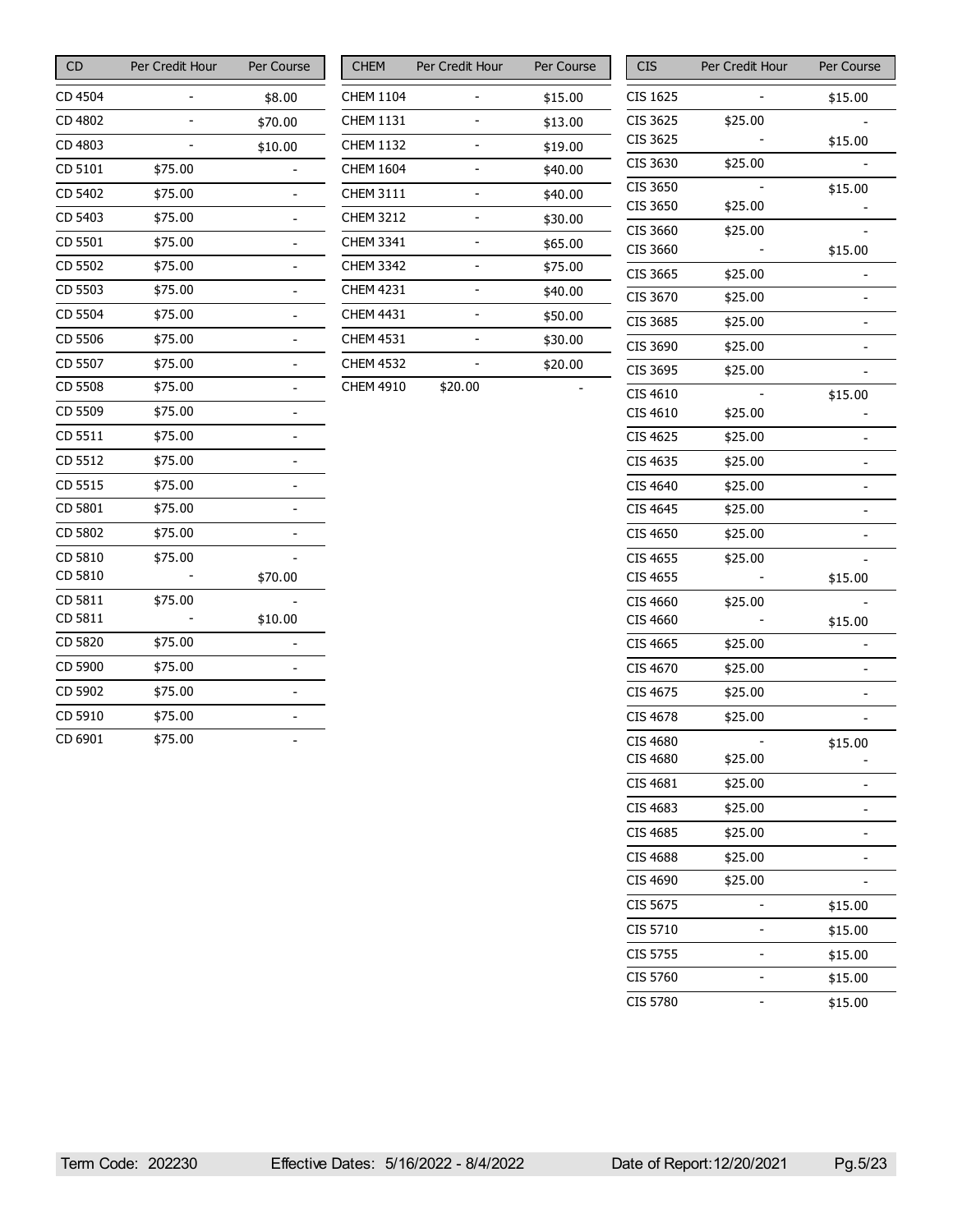|  | CJ | Per Credit Hour | Per Course |
|--|----|-----------------|------------|
|--|----|-----------------|------------|

CJ 3005 - \$15.00

| <b>CMGT</b>                          | Per Credit Hour | Per Course |
|--------------------------------------|-----------------|------------|
| CMGT 1300                            | \$25.00         |            |
| CMGT 1300                            |                 | \$20.00    |
| CMGT 1301                            | \$25.00         |            |
| <b>CMGT 2020</b>                     | \$25.00         |            |
| <b>CMGT 2301</b>                     | \$25.00         |            |
| CMGT 2310                            | \$25.00         |            |
| CMGT 2310                            |                 | \$5.00     |
| <b>CMGT 2325</b>                     |                 | \$6.00     |
| <b>CMGT 2325</b>                     | \$25.00         |            |
| <b>CMGT 2340</b>                     | \$25.00         |            |
| <b>CMGT 2340</b>                     |                 | \$7.00     |
| <b>CMGT 2350</b>                     | \$25.00         |            |
| <b>CMGT 3010</b>                     |                 | \$15.00    |
| <b>CMGT 3020</b>                     | \$25.00         |            |
| CMGT 3301                            | \$25.00         |            |
| <b>CMGT 3320</b>                     |                 | \$5.00     |
| <b>CMGT 3320</b>                     | \$25.00         |            |
| <b>CMGT 3330</b>                     | \$25.00         |            |
| CMGT 3330                            |                 | \$5.00     |
| CMGT 3350                            |                 | \$7.50     |
| <b>CMGT 3350</b>                     | \$25.00         |            |
| <b>CMGT 3355</b>                     | \$25.00         |            |
| <b>CMGT 3355</b>                     |                 | \$5.00     |
| CMGT 4310                            |                 | \$5.00     |
| <b>CMGT 4310</b>                     | \$25.00         |            |
| <b>CMGT 4325</b><br><b>CMGT 4325</b> | \$25.00         | \$20.00    |
| <b>CMGT 4330</b>                     |                 | \$5.00     |
| <b>CMGT 4330</b>                     | \$25.00         |            |
| <b>CMGT 4340</b>                     | \$25.00         |            |
| <b>CMGT 4355</b>                     |                 | \$5.00     |
| CMGT 4355                            | \$25.00         |            |
| <b>CMGT 4380</b>                     | \$25.00         |            |
| CMGT 4380                            |                 | \$5.00     |
| <b>CMGT 4400</b>                     |                 | \$20.00    |
| <b>CMGT 4400</b>                     | \$25.00         |            |
| <b>CMGT 5310</b>                     |                 | \$5.00     |
| <b>CMGT 5310</b>                     | \$25.00         |            |
| <b>CMGT 5325</b>                     | \$25.00         |            |
| CMGT 5325                            |                 | \$20.00    |
| <b>CMGT 5330</b>                     |                 | \$5.00     |
| <b>CMGT 5330</b>                     | \$25.00         |            |
| CMGT 5340                            | \$25.00         |            |
| <b>CMGT 5355</b>                     |                 | \$5.00     |
| <b>CMGT 5355</b>                     | \$25.00         |            |
| <b>CMGT 5380</b><br><b>CMGT 5380</b> | \$25.00         |            |
|                                      |                 | \$5.00     |

| <b>COUN</b>      | Per Credit Hour | Per Course |
|------------------|-----------------|------------|
| <b>COUN 5410</b> |                 | \$30.00    |
| <b>COUN 5720</b> |                 | \$20.00    |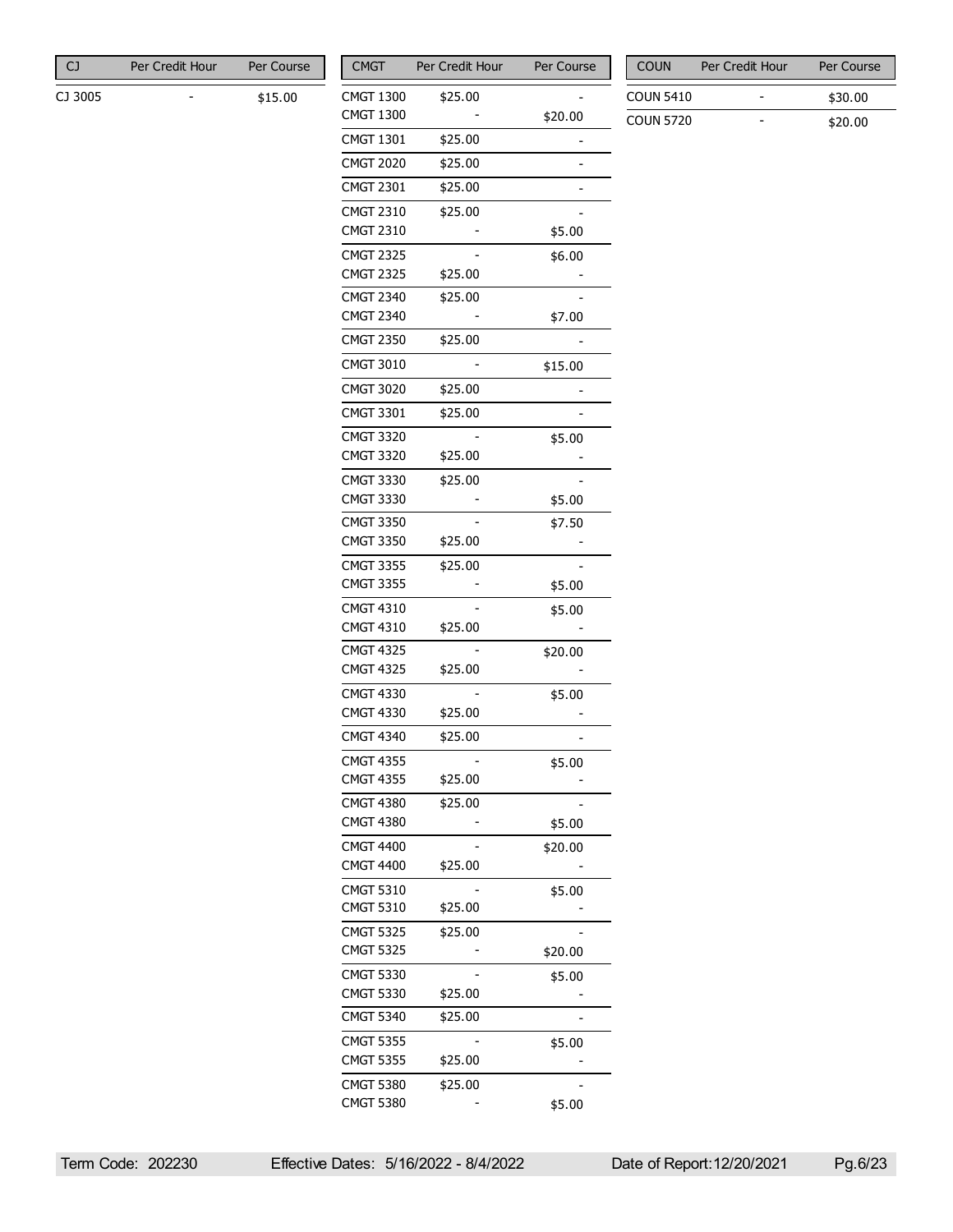| CS      | Per Credit Hour | Per Course     |
|---------|-----------------|----------------|
| CS 1040 | \$25.00         |                |
| CS 1100 | \$25.00         |                |
| CS 1110 | \$25.00         |                |
| CS 1820 | \$25.00         | $\overline{a}$ |
| CS 2030 | \$25.00         | $\overline{a}$ |
| CS 2300 | \$25.00         | -              |
| CS 2400 | \$25.00         |                |
| CS 2820 | \$25.00         |                |
| CS 3100 | \$25.00         | $\overline{a}$ |
| CS 3110 | \$25.00         |                |
| CS 3120 | \$25.00         |                |
| CS 3200 | \$25.00         |                |
| CS 3400 | \$25.00         |                |
| CS 3500 | \$25.00         | -              |
| CS 3600 | \$25.00         |                |
| CS 3650 | \$25.00         | $\overline{a}$ |
| CS 3800 | \$25.00         |                |
| CS 3840 | \$25.00         |                |
| CS 3850 | \$25.00         | $\overline{a}$ |
| CS 4000 | \$25.00         |                |
| CS 4020 | \$25.00         |                |
| CS 4110 | \$25.00         |                |
| CS 4120 | \$25.00         |                |
| CS 4130 | \$25.00         | -              |
| CS 4150 | \$25.00         |                |
| CS 4300 | \$25.00         |                |
| CS 4500 | \$25.00         |                |
| CS 4600 | \$25.00         |                |
| CS 4610 | \$25.00         |                |
| CS 4620 | \$25.00         |                |
| CS 4650 | \$25.00         | $\overline{a}$ |
| CS 4700 | \$25.00         |                |
| CS 4710 | \$25.00         |                |
| CS 4720 | \$25.00         | -              |
| CS 4810 | \$25.00         |                |
| CS 4830 | \$25.00         |                |
| CS 4920 | \$25.00         | -              |

| <b>CYBR</b>      | Per Credit Hour | Per Course |
|------------------|-----------------|------------|
| <b>CYBR 1040</b> | \$25.00         |            |
| <b>CYBR 1500</b> | \$25.00         |            |
| <b>CYBR 2500</b> | \$25.00         |            |
| <b>CYBR 3130</b> | \$25.00         |            |
| <b>CYBR 3300</b> | \$25.00         |            |
| <b>CYBR 3510</b> | \$25.00         |            |
| <b>CYBR 3520</b> | \$25.00         |            |
| <b>CYBR 3820</b> | \$25.00         |            |
| <b>CYBR 3830</b> | \$25.00         |            |
| <b>CYBR 4010</b> | \$25.00         |            |
| <b>CYBR 4140</b> | \$25.00         |            |
| <b>CYBR 4610</b> | \$25.00         |            |
| <b>CYBR 4820</b> | \$25.00         |            |
| <b>CYBR 4840</b> | \$25.00         |            |
| CYBR 4850        | \$25.00         |            |
| <b>CYBR 4920</b> | \$25.00         |            |
| <b>CYBR 4940</b> | \$25.00         |            |

| <b>ECEL</b>      | Per Credit Hour | Per Course |
|------------------|-----------------|------------|
| <b>ECEL 3150</b> |                 | \$50.00    |
| <b>ECEL 3151</b> |                 | \$50.00    |
| <b>ECEL 3152</b> |                 | \$50.00    |
| <b>FCFI 3851</b> |                 | \$19.00    |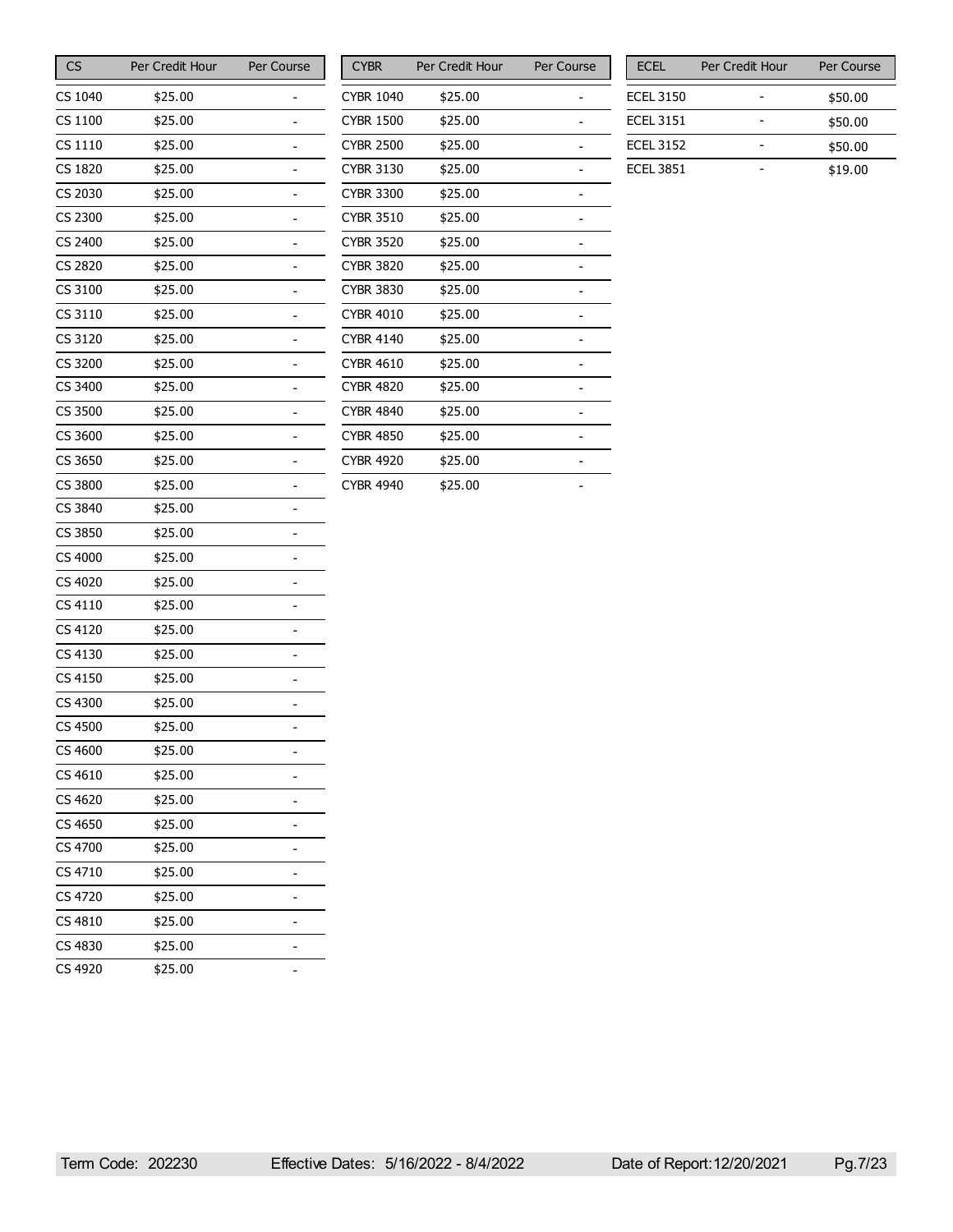| <b>ECON</b>      | Per Credit Hour | Per Course |
|------------------|-----------------|------------|
| <b>ECON 3010</b> | \$25.00         |            |
| <b>ECON 3013</b> | \$25.00         |            |
| <b>ECON 3020</b> | \$25.00         |            |
| <b>ECON 3030</b> | \$25.00         |            |
| <b>ECON 3035</b> | \$25.00         |            |
| <b>ECON 3065</b> | \$25.00         |            |
| <b>ECON 4000</b> | \$25.00         |            |
| <b>ECON 4010</b> | \$25.00         |            |
| <b>ECON 4015</b> | \$25.00         |            |
| <b>ECON 4016</b> | \$25.00         |            |
| <b>ECON 4020</b> | \$25.00         |            |
| <b>ECON 4030</b> | \$25.00         |            |
| <b>ECON 4040</b> | \$25.00         |            |
| <b>ECON 4050</b> | \$25.00         |            |
| <b>ECON 4052</b> | \$25.00         |            |
| <b>ECON 4054</b> | \$25.00         |            |
| <b>ECON 4060</b> | \$25.00         |            |
| <b>ECON 4065</b> | \$25.00         |            |
| <b>ECON 4070</b> | \$25.00         |            |
| <b>ECON 4075</b> | \$25.00         |            |
| <b>ECON 4080</b> | \$25.00         |            |
| <b>ECON 4085</b> | \$25.00         |            |
| <b>ECON 4090</b> | \$25.00         |            |

| FDFI      | Per Credit Hour | Per Course |
|-----------|-----------------|------------|
| EDFL 3230 |                 | \$50.00    |

| <b>EDSP</b>      | Per Credit Hour | Per Course |
|------------------|-----------------|------------|
| <b>EDSP 4370</b> |                 | \$20.00    |
| <b>EDSP 5350</b> |                 | \$20.00    |
| <b>EDSP 5370</b> |                 | \$20.00    |
| <b>FDSP 5620</b> |                 | \$20.00    |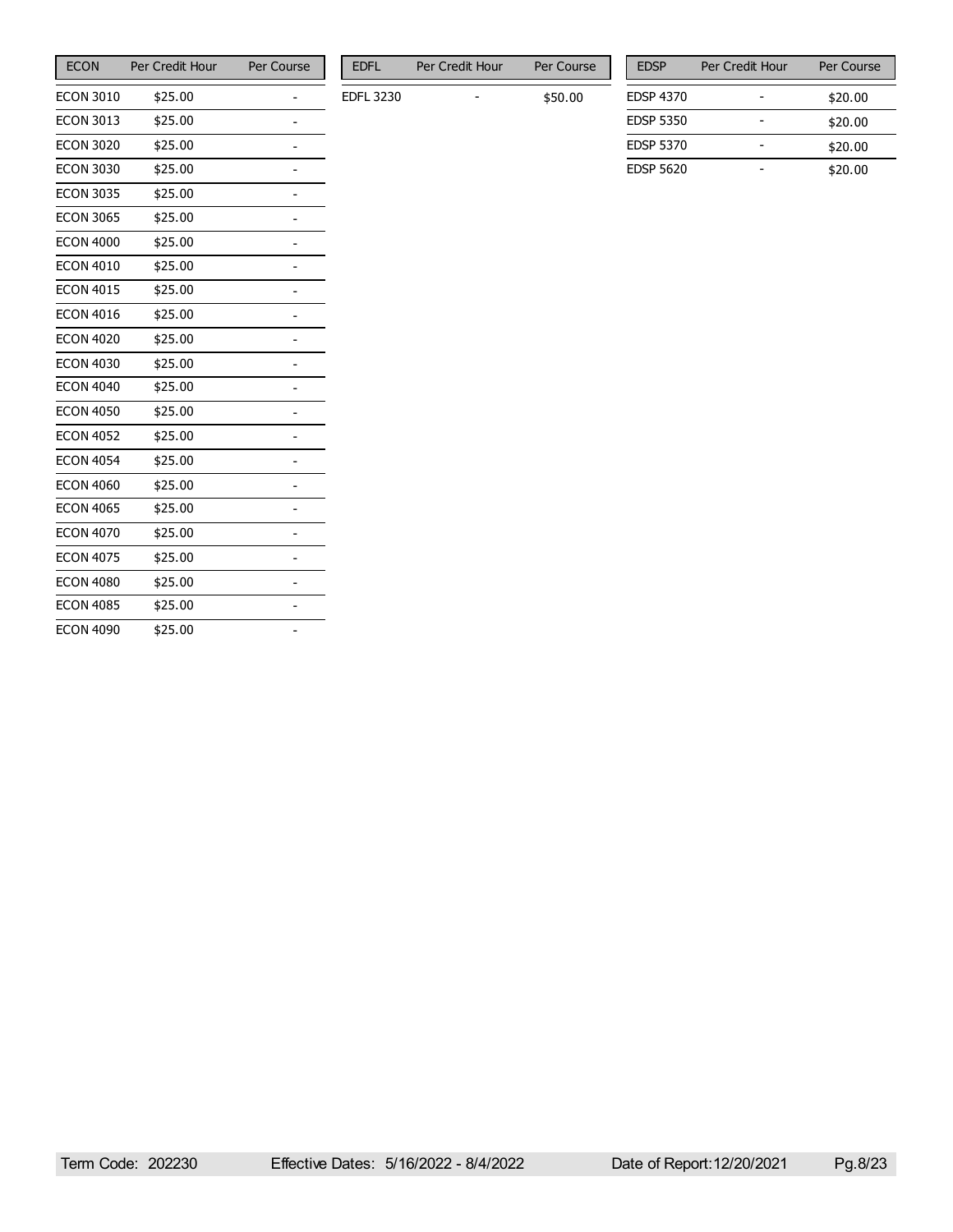| FFT             | Per Credit Hour | Per Course |
|-----------------|-----------------|------------|
| <b>EET 3034</b> |                 | \$10.00    |
| <b>EET 3048</b> |                 | \$10.00    |

| <b>FMM</b>      | Per Credit Hour | Per Course |
|-----------------|-----------------|------------|
| EMM 3825        | \$25.00         |            |
| EMM 3835        | \$25.00         |            |
| <b>EMM 4825</b> | \$25.00         |            |

| <b>ENGT</b>                          | Per Credit Hour | <b>Per Course</b> |
|--------------------------------------|-----------------|-------------------|
| <b>ENGT 1000</b>                     | \$25.00         |                   |
| <b>ENGT 1000</b>                     |                 | \$15.00           |
| <b>ENGT 1010</b>                     | \$25.00         |                   |
| <b>ENGT 1011</b>                     |                 | \$35.00           |
| <b>ENGT 1011</b>                     | \$25.00         |                   |
| <b>ENGT 1012</b>                     |                 | \$10.00           |
| <b>ENGT 1012</b>                     | \$25.00         |                   |
| <b>ENGT 1027</b>                     |                 | \$25.00           |
| <b>ENGT 1027</b>                     | \$25.00         |                   |
| <b>ENGT 1050</b>                     | \$25.00         |                   |
| <b>ENGT 1050</b>                     |                 | \$38.00           |
| <b>ENGT 1120</b>                     |                 | \$171.00          |
| <b>ENGT 1120</b>                     | \$25.00         |                   |
| <b>ENGT 1400</b>                     | \$25.00         |                   |
| <b>ENGT 1500</b>                     |                 | \$10.00           |
| <b>ENGT 1500</b>                     | \$25.00         |                   |
| <b>ENGT 1501</b>                     | \$25.00         |                   |
| <b>ENGT 1510</b>                     | \$25.00         |                   |
| <b>ENGT 1510</b>                     |                 | \$75.00           |
| <b>ENGT 2040</b><br><b>ENGT 2040</b> | \$25.00         |                   |
|                                      |                 | \$30.00           |
| <b>ENGT 2048</b><br><b>ENGT 2048</b> | \$25.00         | \$20.00           |
| <b>ENGT 2060</b>                     | \$25.00         |                   |
| <b>ENGT 2060</b>                     |                 | \$25.00           |
| <b>ENGT 2065</b>                     | \$25.00         |                   |
| <b>ENGT 2500</b>                     | \$25.00         |                   |
| <b>ENGT 2515</b>                     |                 |                   |
| <b>ENGT 2515</b>                     | \$25.00         | \$50.00           |
| <b>ENGT 2530</b>                     | \$25.00         |                   |
| <b>ENGT 2530</b>                     |                 | \$54.00           |
| <b>ENGT 2600</b>                     | \$25.00         |                   |
| <b>ENGT 3001</b>                     | \$25.00         |                   |
| <b>ENGT 3017</b>                     | \$25.00         |                   |
| <b>ENGT 3017</b>                     |                 | \$33.00           |
| <b>ENGT 3020</b>                     |                 | \$30.00           |
| <b>ENGT 3020</b>                     | \$25.00         |                   |
| <b>ENGT 3023</b>                     | \$25.00         |                   |
| <b>ENGT 3120</b>                     |                 | \$150.00          |
| <b>ENGT 3120</b>                     | \$25.00         |                   |
| <b>ENGT 3130</b>                     | \$25.00         |                   |
| <b>ENGT 3200</b>                     | \$25.00         |                   |
| <b>ENGT 3210</b>                     | \$25.00         |                   |
| <b>ENGT 3300</b>                     | \$25.00         |                   |
|                                      |                 |                   |
| <b>ENGT 3400</b>                     | \$25.00         | $\overline{a}$    |
| <b>ENGT 3450</b>                     | \$25.00         |                   |
| <b>ENGT 3501</b>                     | \$25.00         |                   |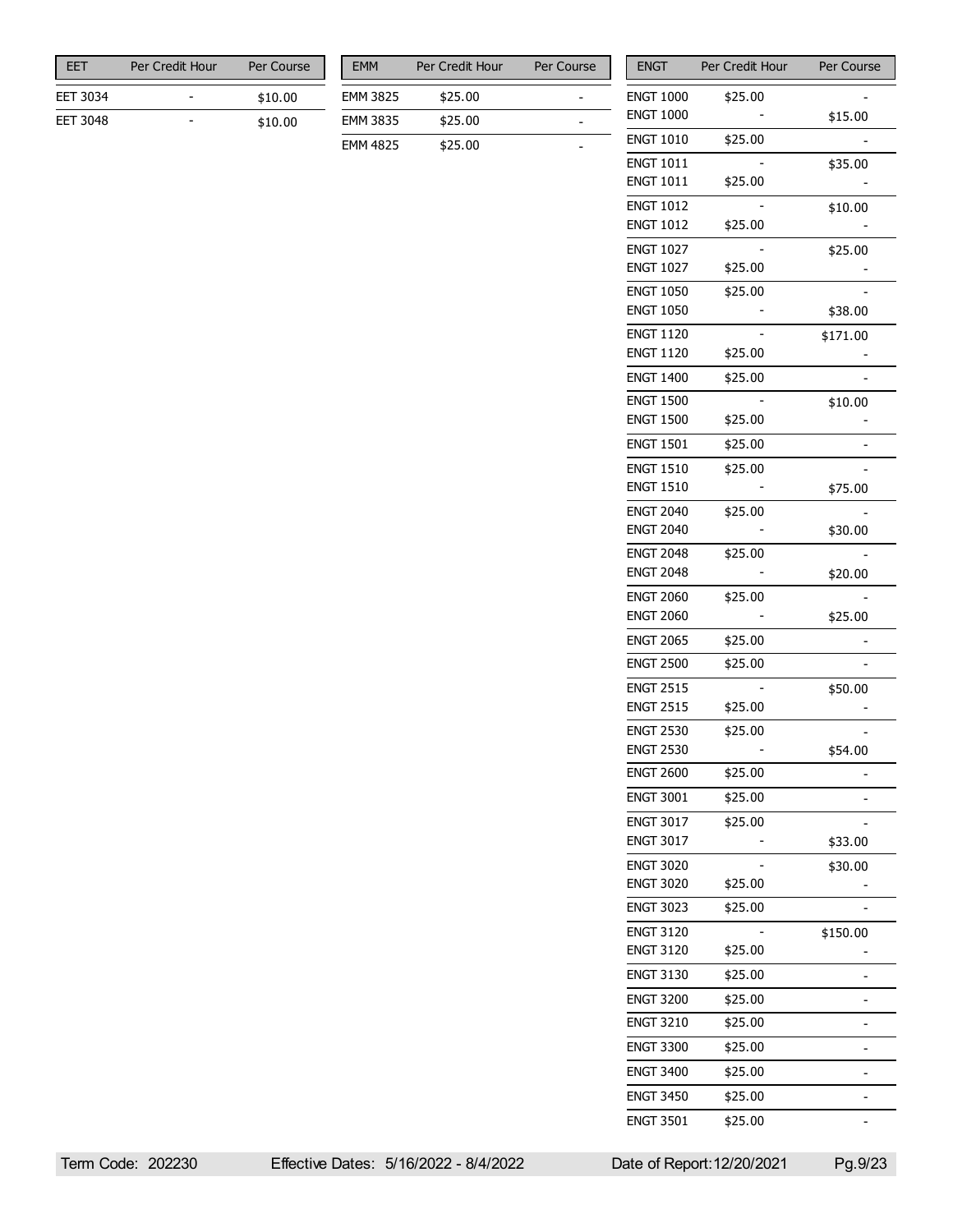| <b>ENGT</b>                          | Per Credit Hour | Per Course     |
|--------------------------------------|-----------------|----------------|
| <b>ENGT 3510</b>                     |                 | \$10.00        |
| <b>ENGT 3510</b>                     | \$25.00         |                |
| <b>ENGT 3520</b>                     |                 | \$10.00        |
| <b>ENGT 3520</b>                     | \$25.00         |                |
| <b>ENGT 3530</b>                     |                 | \$15.00        |
| <b>ENGT 3530</b>                     | \$25.00         |                |
| <b>ENGT 3550</b>                     | \$25.00         |                |
| <b>ENGT 3562</b>                     |                 | \$15.00        |
| <b>ENGT 3562</b>                     | \$25.00         |                |
| <b>ENGT 3600</b>                     | \$25.00         |                |
| <b>ENGT 4000</b>                     | \$25.00         |                |
| <b>ENGT 4060</b>                     | \$25.00         | $\overline{a}$ |
| <b>ENGT 4110</b>                     |                 | \$15.00        |
| ENGT 4110                            | \$25.00         |                |
| <b>ENGT 4120</b>                     | \$25.00         |                |
| <b>ENGT 4140</b>                     | \$25.00         |                |
| <b>ENGT 4150</b>                     | \$25.00         |                |
| <b>ENGT 4160</b>                     | \$25.00         |                |
| <b>ENGT 4180</b>                     | \$25.00         |                |
| <b>ENGT 4200</b>                     | \$25.00         | $\overline{a}$ |
| <b>ENGT 4221</b>                     |                 | \$15.00        |
| <b>ENGT 4221</b>                     | \$25.00         |                |
| <b>ENGT 4300</b>                     | \$25.00         |                |
| <b>ENGT 4400</b>                     | \$25.00         | $\overline{a}$ |
| <b>ENGT 4500</b>                     | \$25.00         | $\overline{a}$ |
| <b>ENGT 4520</b>                     |                 | \$15.00        |
| <b>ENGT 4520</b>                     | \$25.00         |                |
| <b>ENGT 4530</b>                     | \$25.00         |                |
| <b>ENGT 4550</b>                     |                 | \$15.00        |
| <b>ENGT 4550</b>                     | \$25.00         |                |
| <b>ENGT 4580</b><br><b>ENGT 4580</b> | \$25.00         | \$15.00        |
| <b>ENGT 4590</b>                     |                 |                |
| <b>ENGT 4590</b>                     | \$25.00         | \$15.00        |
| <b>ENGT 4750</b>                     | \$25.00         |                |
| <b>ENGT 4950</b>                     | \$25.00         |                |
| <b>ENGT 5221</b>                     |                 | \$15.00        |
| <b>ENGT 5221</b>                     | \$25.00         |                |
| <b>ENGT 5520</b>                     |                 | \$15.00        |
| <b>ENGT 5520</b>                     | \$25.00         |                |
| <b>ENGT 5562</b>                     | \$25.00         |                |
| <b>ENGT 5580</b>                     |                 | \$15.00        |
| <b>ENGT 5580</b>                     | \$25.00         |                |
| <b>ENGT 5590</b>                     |                 | \$15.00        |
| <b>ENGT 5590</b>                     | \$25.00         |                |

| <b>ESE</b>      | Per Credit Hour | Per Course |
|-----------------|-----------------|------------|
| <b>ESE 3335</b> | \$25.00         |            |
| <b>ESE 3350</b> | \$25.00         |            |
| <b>ESE 3710</b> | \$25.00         |            |
| <b>ESE 3715</b> | \$25.00         |            |
| <b>ESE 3720</b> | \$25.00         |            |
| <b>ESE 3725</b> | \$25.00         |            |
| <b>ESE 3750</b> | \$25.00         |            |
| <b>ESE 3845</b> | \$25.00         |            |
| <b>ESE 4200</b> | \$25.00         |            |
| <b>ESE 4710</b> | \$25.00         |            |
| <b>ESE 4715</b> | \$25.00         |            |
| <b>ESE 4750</b> | \$25.00         |            |
| <b>ESE 4850</b> | \$25.00         |            |

| EТ      | Per Credit Hour | Per Course |
|---------|-----------------|------------|
| ET 1020 |                 | \$10.00    |
| ET 1020 | \$25.00         |            |
| ET 1026 | \$25.00         |            |
| ET 1026 |                 | \$30.00    |
| ET 2058 |                 | \$15.00    |
| ET 2058 | \$25.00         |            |
| ET 3014 | \$25.00         |            |
| ET 3014 |                 | \$30.00    |
| ET 3022 | \$25.00         |            |
| ET 3022 |                 | \$10.00    |
| ET 3038 |                 | \$15.00    |
| ET 3038 | \$25.00         |            |
| ET 3041 | \$25.00         |            |
| ET 3041 |                 | \$35.00    |
| ET 4014 | \$25.00         |            |
| ET 4031 |                 | \$10.00    |
| ET 4031 | \$25.00         |            |
| ET 4044 |                 | \$10.00    |
| ET 4044 | \$25.00         |            |
| ET 4048 | \$25.00         |            |
| ET 4048 |                 | \$10.00    |
| ET 5010 | \$25.00         |            |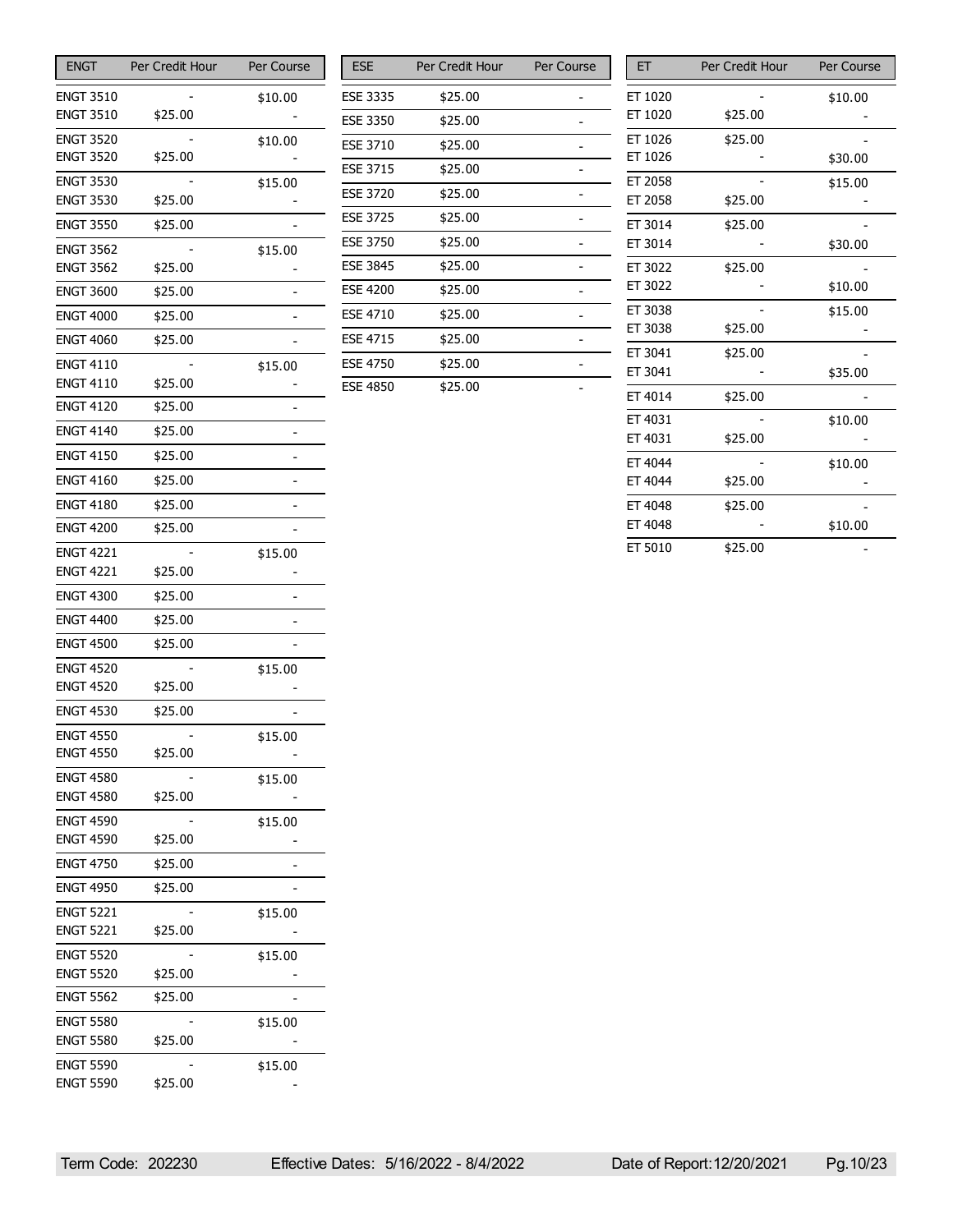| <b>FAME</b>      | Per Credit Hour | Per Course |
|------------------|-----------------|------------|
| <b>FAME 1450</b> |                 | \$20.00    |
| <b>FAME 2442</b> |                 | \$10.00    |
| <b>FAME 2450</b> |                 | \$20.00    |
| <b>FAME 4410</b> |                 | \$10.00    |
| <b>FAME 4414</b> |                 | \$20.00    |
| <b>FAME 4424</b> |                 | \$20.00    |
| <b>FAME 4442</b> |                 | \$10.00    |
| <b>FAME 4445</b> |                 | \$10.00    |
| <b>FAME 5410</b> |                 | \$10.00    |
| <b>FAME 5414</b> |                 | \$20.00    |
| <b>FAME 5424</b> |                 | \$20.00    |
| <b>FAME 5442</b> |                 | \$10.00    |
| <b>FAME 5445</b> |                 | \$10.00    |

| <b>FIN</b>      | Per Credit Hour | Per Course |
|-----------------|-----------------|------------|
| <b>FIN 3801</b> | \$25.00         |            |
| <b>FIN 3811</b> | \$25.00         |            |
| <b>FIN 3835</b> | \$25.00         |            |
| <b>FIN 3850</b> | \$25.00         |            |
| <b>FIN 3861</b> | \$25.00         |            |
| <b>FIN 3881</b> | \$25.00         |            |
| <b>FIN 3885</b> | \$25.00         |            |
| <b>FIN 3891</b> | \$25.00         |            |
| <b>FIN 3893</b> | \$25.00         |            |
| <b>FIN 4800</b> | \$25.00         |            |
| <b>FIN 4805</b> | \$25.00         |            |
| <b>FIN 4815</b> | \$25.00         |            |
| <b>FIN 4817</b> | \$25.00         |            |
| <b>FIN 4820</b> | \$25.00         |            |
| <b>FIN 4821</b> | \$25.00         |            |
| <b>FIN 4830</b> | \$25.00         |            |
| <b>FIN 4831</b> | \$25.00         |            |
| <b>FIN 4862</b> | \$25.00         |            |
| <b>FIN 4880</b> | \$25.00         |            |

| FI <sub>D</sub> X | Per Credit Hour | Per Course |
|-------------------|-----------------|------------|
| FLDX 2150         |                 | \$50.00    |
| <b>FLDX 2150</b>  | -               | \$10.00    |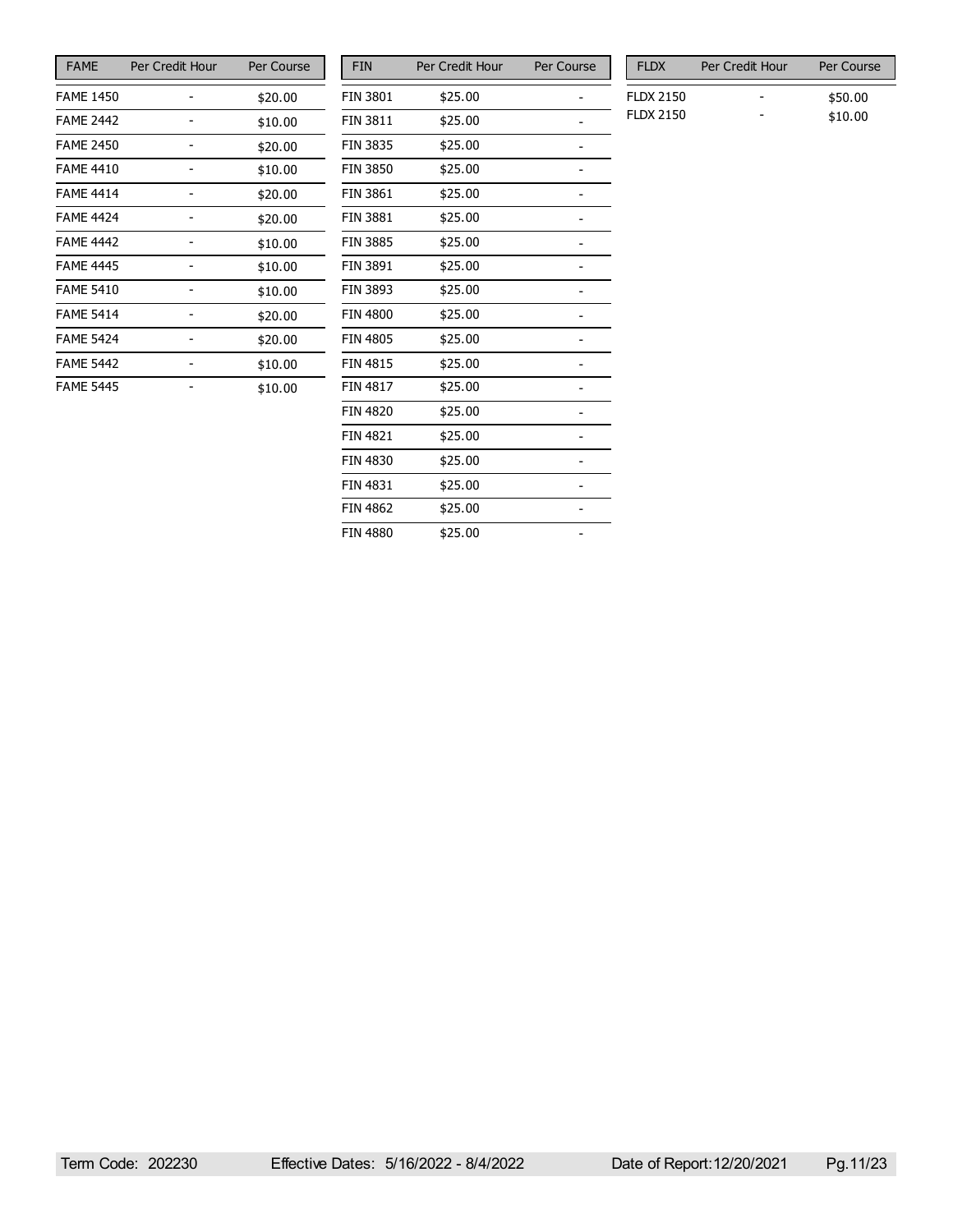| <b>FLYA</b>                          | Per Credit Hour | Per Course            |
|--------------------------------------|-----------------|-----------------------|
| <b>FLYA 1320</b>                     |                 | \$63.00               |
| <b>FLYA 1320</b>                     | -               | \$5,676.30            |
| <b>FLYA 1321</b>                     |                 | \$7,184.10            |
| <b>FLYA 1321</b>                     | ۳               | \$147.00              |
| <b>FLYA 2313</b>                     |                 | \$2,564.10            |
| <b>FLYA 2313</b>                     |                 | \$63.00               |
| <b>FLYA 2314</b>                     |                 | \$6,062.70            |
| <b>FLYA 2314</b>                     |                 | \$147.00              |
| <b>FLYA 3310</b>                     |                 | \$63.00               |
| <b>FLYA 3310</b>                     |                 | \$3,738.00            |
| <b>FLYA 3311</b>                     |                 | \$3,738.00            |
| <b>FLYA 3311</b>                     |                 | \$63.00               |
| <b>FLYA 3312</b>                     |                 | \$84.00               |
| <b>FLYA 3312</b>                     |                 | \$4,210.50            |
| <b>FLYA 3315</b>                     |                 | \$63.00               |
| <b>FLYA 3315</b>                     |                 | \$4,301.85            |
| <b>FLYA 3316</b>                     |                 | \$63.00               |
| <b>FLYA 3316</b>                     |                 | \$4,003.65            |
| <b>FLYA 3317</b>                     |                 | \$3,960.60            |
| <b>FLYA 3317</b>                     |                 | \$84.00               |
| <b>FLYA 3330</b>                     |                 | \$8,400.00            |
| <b>FLYA 3330</b>                     |                 | \$84.00               |
| <b>FLYA 3360</b>                     |                 | \$84.00               |
| <b>FLYA 3360</b>                     |                 | \$5,019.00            |
| <b>FLYA 3362</b>                     |                 | \$84.00               |
| <b>FLYA 3362</b>                     |                 | \$2,845.50            |
| <b>FLYA 3364</b>                     |                 | \$84.00               |
| <b>FLYA 3364</b>                     |                 | \$4,641.00            |
| <b>FLYA 3415</b>                     |                 | \$7,207.20            |
| <b>FLYA 3415</b>                     |                 | \$63.00               |
| <b>FLYA 3416</b><br><b>FLYA 3416</b> |                 | \$63.00               |
|                                      |                 | \$7,077.00            |
| <b>FLYA 3417</b><br><b>FLYA 3417</b> |                 | \$84.00               |
|                                      |                 | \$8,593.20            |
| <b>FLYA 3430</b><br><b>FLYA 3430</b> |                 | \$84.00<br>\$2,205.00 |
|                                      |                 |                       |

| <b>FOOD</b> | Per Credit Hour | Per Course |
|-------------|-----------------|------------|
| FOOD 2322   |                 | \$40.00    |
| FOOD 4326   |                 | \$40.00    |
| FOOD 5326   |                 | \$40.00    |

| <b>GEOG</b> | Per Credit Hour | Per Course |
|-------------|-----------------|------------|
| GEOG 5201   |                 | \$7.50     |
| GEOG 5310   |                 | \$7.50     |
| GEOG 5320   |                 | \$7.50     |
| GFOG 5321   |                 | \$7.50     |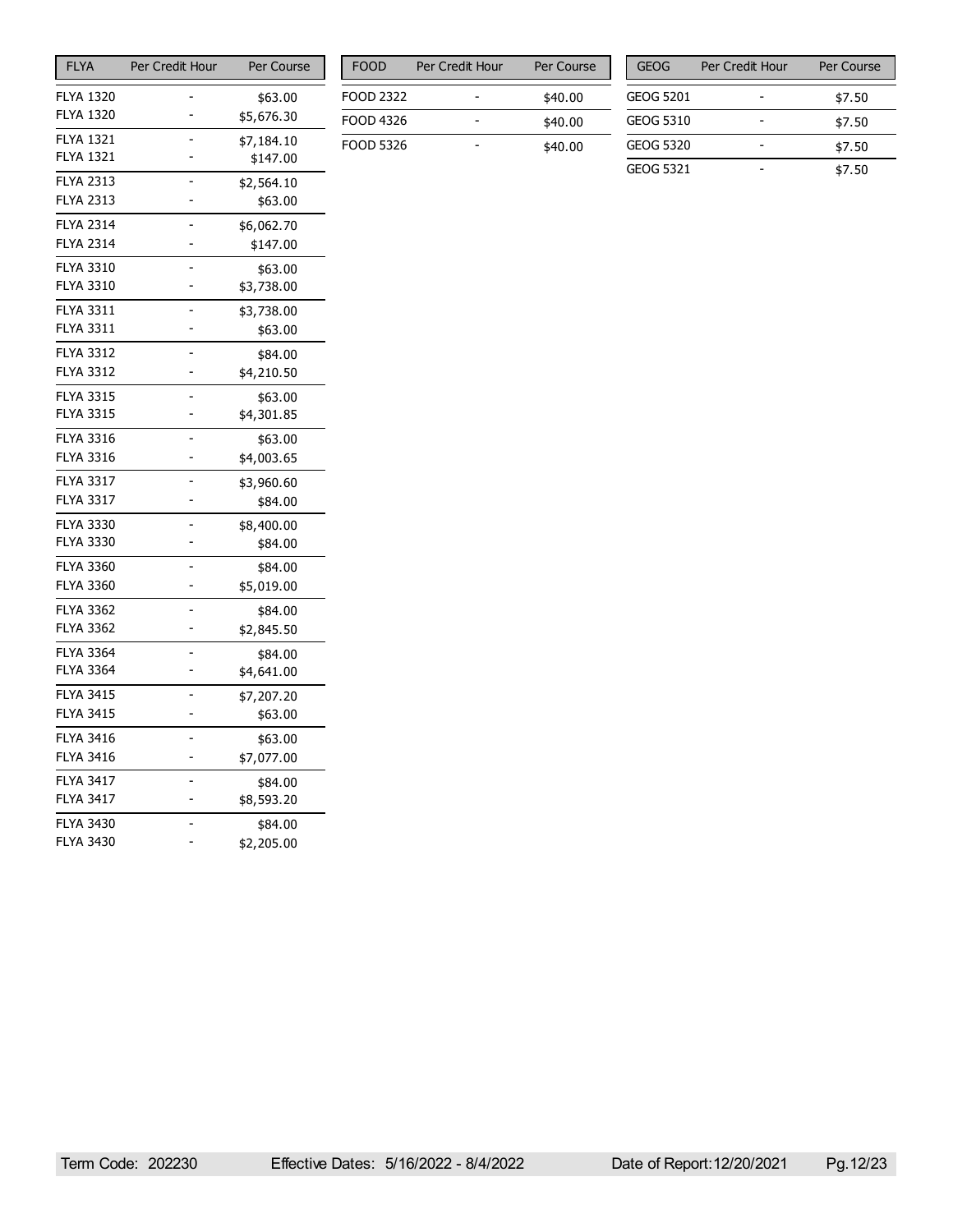| <b>GEOS</b>      | Per Credit Hour | Per Course |
|------------------|-----------------|------------|
| GEOS 1004        |                 | \$5.00     |
| GEOS 1100        |                 | \$6.00     |
| <b>GEOS 2100</b> |                 | \$5.00     |
| GEOS 2200        |                 | \$5.00     |
| <b>GEOS 3501</b> |                 | \$5.00     |
| <b>GEOS 4201</b> |                 | \$7.50     |
| <b>GEOS 4210</b> |                 | \$7.50     |
| <b>GEOS 4220</b> |                 | \$7.50     |
| <b>GEOS 4221</b> |                 | \$7.50     |

| <b>GRAP</b>      | Per Credit Hour | Per Course |
|------------------|-----------------|------------|
| <b>GRAP 1010</b> |                 | \$55.00    |
| <b>GRAP 1010</b> | \$25.00         |            |
| GRAP 1610        |                 | \$5.00     |
| GRAP 1610        | \$25.00         |            |
| <b>GRAP 2030</b> |                 | \$15.00    |
| <b>GRAP 2030</b> | \$25.00         |            |
| GRAP 2031        |                 | \$5.00     |
| GRAP 2031        | \$25.00         |            |
| <b>GRAP 2032</b> | \$25.00         |            |
| <b>GRAP 2032</b> |                 | \$15.00    |
| GRAP 2620        | \$25.00         |            |
| <b>GRAP 2630</b> | \$25.00         |            |
| GRAP 2670        | \$25.00         |            |
| <b>GRAP 3010</b> | \$25.00         |            |
| <b>GRAP 4014</b> | \$25.00         |            |
| GRAP 4500        | \$25.00         |            |
| <b>GRAP 5500</b> | \$25.00         |            |

| <b>HLTH</b>      | Per Credit Hour | Per Course |
|------------------|-----------------|------------|
| <b>HLTH 1350</b> |                 | \$30.00    |
| <b>HLTH 4330</b> |                 | \$35.00    |
| <b>HLTH 4410</b> |                 | \$20.00    |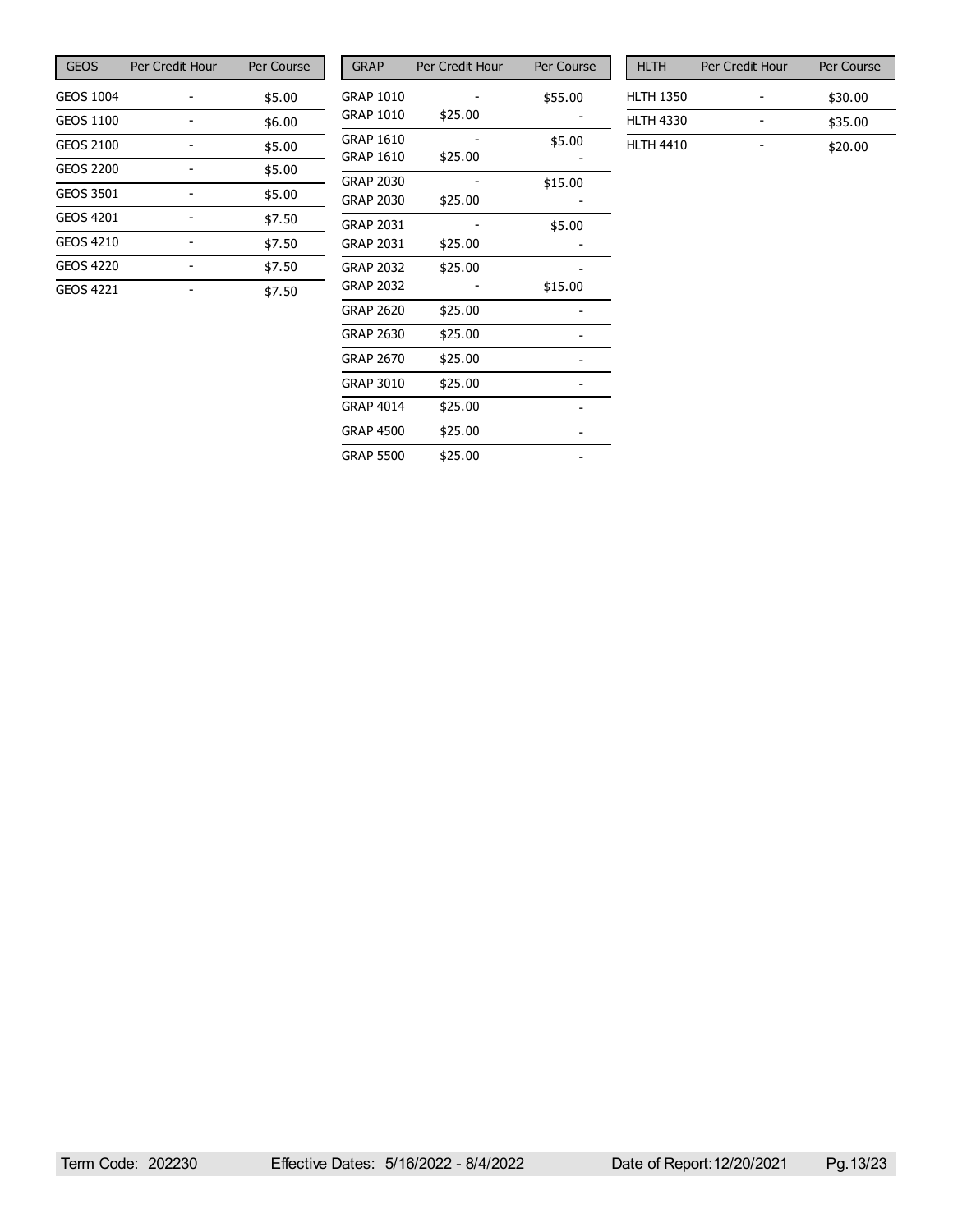| <b>HM</b> | Per Credit Hour | Per Course |
|-----------|-----------------|------------|
| HM 3800   | \$25.00         |            |
| HM 3810   | \$25.00         |            |
| HM 3830   | \$25.00         |            |
| HM 3835   | \$25.00         |            |
| HM 3844   | \$25.00         |            |
| HM 3870   | \$25.00         |            |
| HM 3880   | \$25.00         |            |
| HM 4000   | \$25.00         |            |
| HM 4810   | \$25.00         |            |
| HM 4820   | \$25.00         |            |
| HM 4840   | \$25.00         |            |
| HM 4845   | \$25.00         |            |

| <b>HRM</b>      | Per Credit Hour | Per Course |
|-----------------|-----------------|------------|
| <b>HRM 3920</b> | \$25.00         |            |
| <b>HRM 4340</b> | \$25.00         |            |
| <b>HRM 4341</b> | \$25.00         |            |
| <b>HRM 4342</b> | \$25.00         |            |
| <b>HRM 4930</b> | \$25.00         |            |
| <b>HRM 4990</b> | \$25.00         |            |

| <b>INDM</b>      | Per Credit Hour | Per Course     |
|------------------|-----------------|----------------|
| <b>INDM 4010</b> | \$25.00         |                |
| <b>INDM 4015</b> | \$25.00         |                |
| <b>INDM 4210</b> | \$25.00         | -              |
| <b>INDM 4220</b> | \$25.00         |                |
| <b>INDM 4230</b> | \$25.00         |                |
| <b>INDM 4240</b> | \$25.00         | -              |
| <b>INDM 4250</b> | \$25.00         |                |
| INDM 4260        | \$25.00         |                |
| <b>INDM 4280</b> | \$25.00         | -              |
| <b>INDM 5015</b> | \$25.00         |                |
| <b>INDM 5020</b> | \$25.00         |                |
| <b>INDM 5110</b> | \$25.00         | -              |
| <b>INDM 5120</b> | \$25.00         | $\overline{a}$ |
| <b>INDM 5130</b> | \$25.00         |                |
| <b>INDM 5140</b> | \$25.00         | -              |
| <b>INDM 5150</b> | \$25.00         | -              |
| <b>INDM 5160</b> | \$25.00         |                |
| <b>INDM 5180</b> | \$25.00         |                |
| <b>INDM 5210</b> | \$25.00         | -              |
| <b>INDM 5212</b> | \$25.00         |                |
| <b>INDM 5220</b> | \$25.00         |                |
| <b>INDM 5222</b> | \$25.00         | -              |
| <b>INDM 5230</b> | \$25.00         | -              |
| <b>INDM 5232</b> | \$25.00         |                |
| <b>INDM 5240</b> | \$25.00         | -              |
| <b>INDM 5260</b> | \$25.00         |                |
| <b>INDM 6580</b> | \$25.00         | $\overline{a}$ |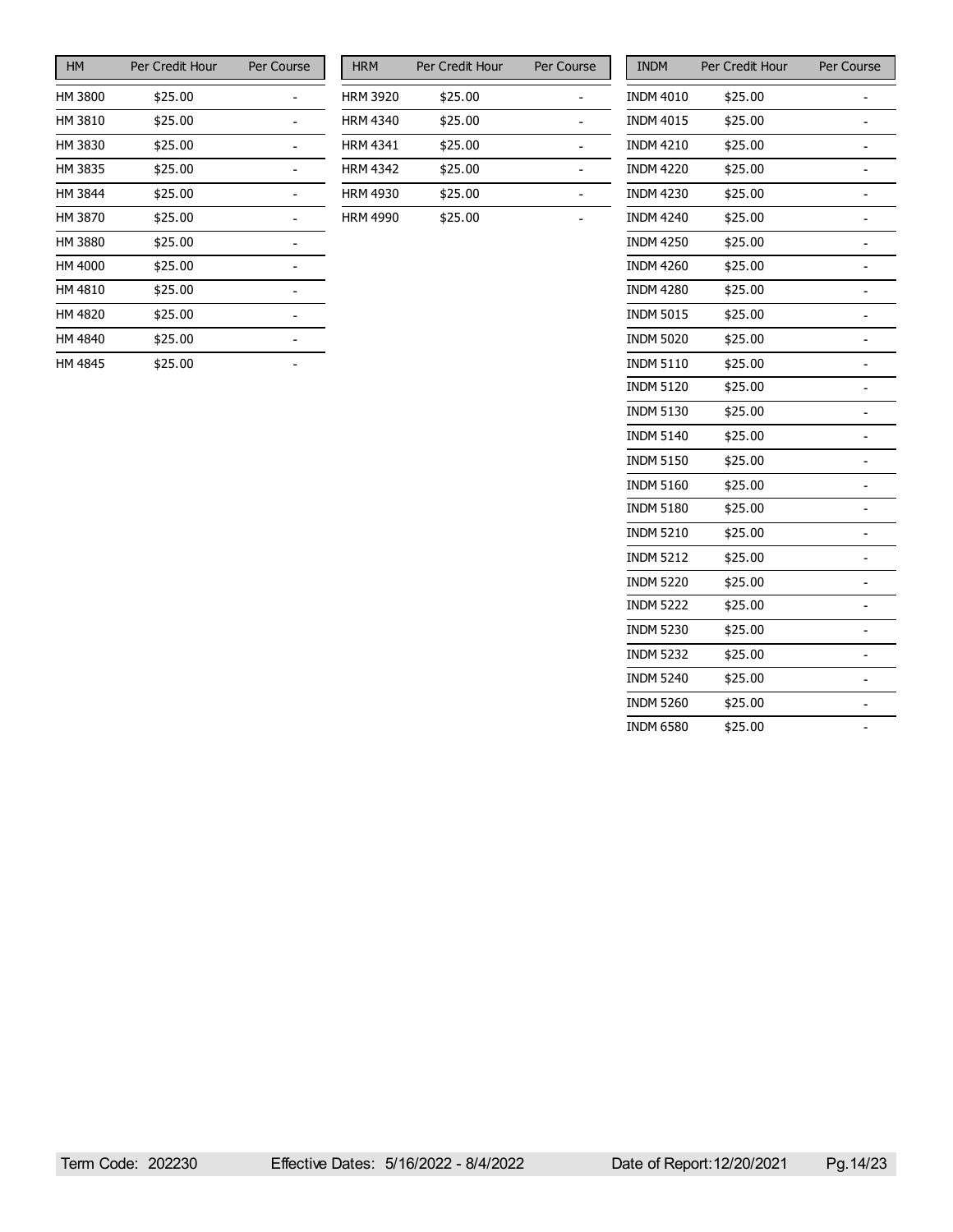| ТΤ      | Per Credit Hour | Per Course |
|---------|-----------------|------------|
| IT 3100 | \$25.00         |            |
| IT 4100 | \$25.00         |            |
| IT 4200 | \$25.00         |            |

| <b>KIN</b>      | Per Credit Hour | Per Course |
|-----------------|-----------------|------------|
| <b>KIN 2800</b> |                 | \$20.00    |
| KIN 2850        |                 | \$20.00    |
| KIN 3850        |                 | \$24.00    |
| KIN 4870        |                 | \$30.00    |
| KIN 5850        |                 | \$30.00    |
| KIN 5890        |                 | \$40.00    |
| KIN 5940        |                 | \$20.00    |

| <b>MGT</b>      | Per Credit Hour | Per Course |
|-----------------|-----------------|------------|
| MGT 3300        | \$25.00         |            |
| MGT 3315        | \$25.00         |            |
| <b>MGT 3320</b> | \$25.00         |            |
| <b>MGT 3325</b> | \$25.00         |            |
| <b>MGT 3335</b> | \$25.00         |            |
| <b>MGT 3345</b> | \$25.00         |            |
| <b>MGT 3350</b> | \$25.00         |            |
| MGT 3360        | \$25.00         |            |
| <b>MGT 3385</b> | \$25.00         |            |
| MGT 4300        | \$25.00         |            |
| MGT 4310        | \$25.00         |            |
| <b>MGT 4320</b> | \$25.00         |            |
| <b>MGT 4325</b> | \$25.00         |            |
| MGT 4330        | \$25.00         |            |
| <b>MGT 4350</b> | \$25.00         |            |
| <b>MGT 4357</b> | \$25.00         |            |
| <b>MGT 4370</b> | \$25.00         |            |
| MGT 4800        | \$25.00         |            |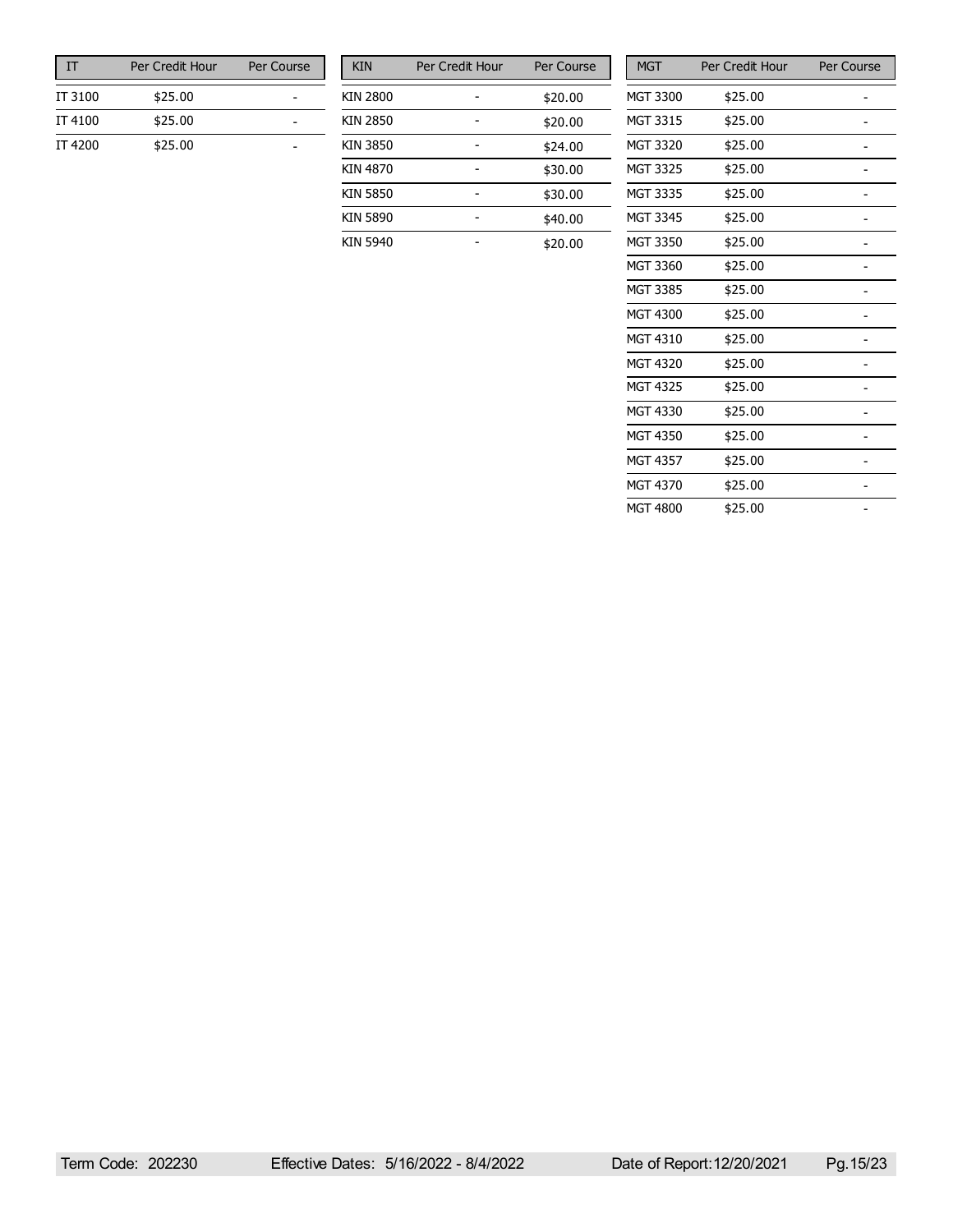| <b>MKT</b>      | Per Credit Hour | Per Course |
|-----------------|-----------------|------------|
| <b>MKT 3400</b> | \$25.00         |            |
| <b>MKT 3405</b> | \$25.00         |            |
| <b>MKT 3410</b> | \$25.00         |            |
| <b>MKT 3420</b> | \$25.00         |            |
| <b>MKT 3430</b> | \$25.00         |            |
| <b>MKT 3435</b> | \$25.00         |            |
| <b>MKT 3445</b> | \$25.00         |            |
| <b>MKT 3450</b> | \$25.00         |            |
| <b>MKT 3475</b> | \$25.00         |            |
| <b>MKT 3480</b> | \$25.00         |            |
| <b>MKT 3485</b> | \$25.00         |            |
| <b>MKT 4410</b> | \$25.00         |            |
| <b>MKT 4420</b> | \$25.00         |            |
| <b>MKT 4440</b> | \$25.00         |            |
| <b>MKT 4450</b> | \$25.00         |            |
| <b>MKT 4454</b> | \$25.00         |            |
| <b>MKT 4460</b> | \$25.00         |            |
| <b>MKT 4475</b> | \$25.00         |            |
| <b>MKT 4480</b> | \$25.00         |            |
| <b>MKT 4490</b> | \$25.00         |            |

| MS      | Per Credit Hour | Per Course |
|---------|-----------------|------------|
| MS 2510 |                 | \$45.00    |

| <b>MUS</b>      | Per Credit Hour           | Per Course |
|-----------------|---------------------------|------------|
| <b>MUS 1000</b> |                           | \$15.00    |
| <b>MUS 1005</b> |                           | \$15.00    |
| <b>MUS 1008</b> |                           | \$15.00    |
| <b>MUS 1010</b> |                           | \$15.00    |
| <b>MUS 1055</b> | $\overline{a}$            | \$15.00    |
| MUS 1081        |                           | \$15.00    |
| <b>MUS 1085</b> |                           | \$15.00    |
| <b>MUS 1095</b> |                           | \$15.00    |
| <b>MUS 1097</b> |                           | \$15.00    |
| <b>MUS 1098</b> | $\overline{a}$            | \$15.00    |
|                 |                           |            |
| <b>MUS 1100</b> |                           | \$15.00    |
| MUS 1111        |                           | \$15.00    |
| <b>MUS 1112</b> |                           | \$15.00    |
| <b>MUS 1121</b> |                           | \$15.00    |
| <b>MUS 1122</b> | L                         | \$15.00    |
| <b>MUS 1210</b> |                           | \$15.00    |
| <b>MUS 1220</b> |                           | \$15.00    |
| <b>MUS 1225</b> |                           | \$15.00    |
| <b>MUS 1281</b> |                           | \$15.00    |
| <b>MUS 1390</b> | $\overline{a}$            | \$15.00    |
| <b>MUS 1400</b> |                           | \$15.00    |
| <b>MUS 1450</b> |                           | \$15.00    |
| <b>MUS 1460</b> |                           | \$100.00   |
| <b>MUS 1501</b> |                           | \$15.00    |
| <b>MUS 1502</b> | $\overline{a}$            | \$15.00    |
| <b>MUS 1507</b> |                           | \$15.00    |
| <b>MUS 1507</b> |                           | \$100.00   |
| <b>MUS 1510</b> |                           | \$100.00   |
| <b>MUS 1510</b> |                           | \$15.00    |
| <b>MUS 1520</b> |                           | \$15.00    |
| <b>MUS 1601</b> |                           | \$15.00    |
| <b>MUS 1602</b> |                           | \$15.00    |
| <b>MUS 1607</b> |                           | \$15.00    |
| <b>MUS 1607</b> |                           | \$100.00   |
| <b>MUS 1610</b> |                           | \$100.00   |
| <b>MUS 1610</b> |                           | \$15.00    |
| <b>MUS 1615</b> |                           | \$15.00    |
| <b>MUS 1620</b> |                           | \$15.00    |
| MUS 1701        |                           | \$15.00    |
| MUS 1703        |                           | \$15.00    |
| <b>MUS 1707</b> |                           | \$100.00   |
| <b>MUS 1707</b> |                           | \$15.00    |
| <b>MUS 1710</b> |                           | \$15.00    |
| <b>MUS 1710</b> |                           | \$100.00   |
| MUS 1715        |                           | \$100.00   |
|                 | )ate of Renort:12/20/2021 | Pa 16/23   |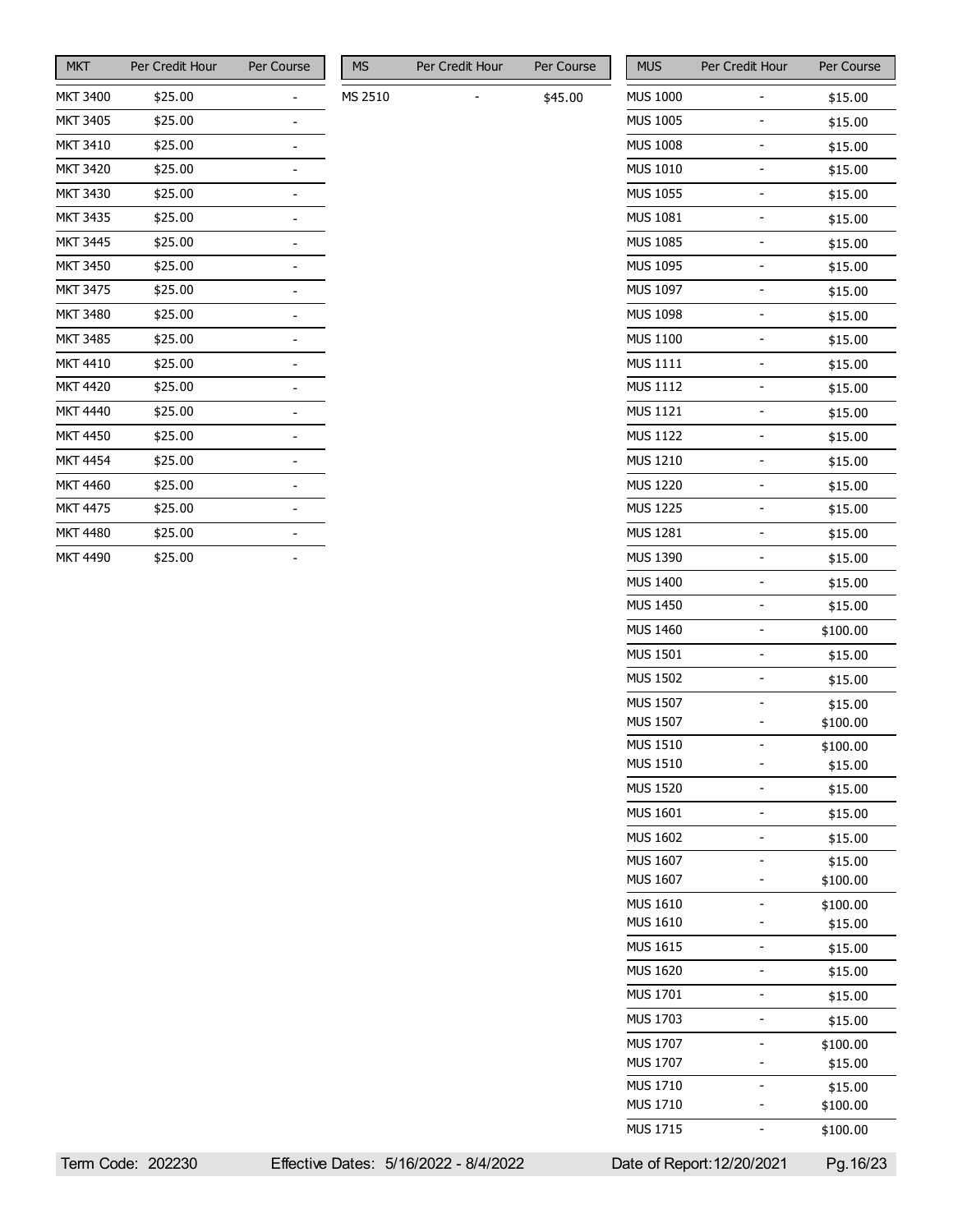| <b>MUS</b>                         | Per Credit Hour | Per Course          | <b>MUS 2501</b>                    |
|------------------------------------|-----------------|---------------------|------------------------------------|
| <b>MUS 1715</b>                    |                 | \$15.00             | <b>MUS 2502</b>                    |
| <b>MUS 1720</b>                    |                 | \$100.00            | <b>MUS 2515</b>                    |
| <b>MUS 1720</b>                    |                 | \$15.00             | <b>MUS 2631</b>                    |
| <b>MUS 1725</b>                    |                 | \$100.00            |                                    |
| <b>MUS 1725</b>                    |                 | \$15.00             | <b>MUS 2632</b>                    |
| <b>MUS 1760</b>                    |                 | \$100.00            | <b>MUS 2801</b>                    |
| <b>MUS 1760</b>                    |                 | \$15.00             | <b>MUS 2802</b>                    |
| <b>MUS 1770</b>                    |                 | \$100.00            | <b>MUS 2901</b>                    |
| <b>MUS 1807</b>                    |                 | \$100.00            | <b>MUS 2902</b>                    |
| <b>MUS 1807</b>                    |                 | \$15.00             | <b>MUS 2950</b>                    |
| <b>MUS 1810</b>                    |                 | \$100.00            | <b>MUS 3060</b>                    |
| <b>MUS 1810</b>                    |                 | \$15.00             | <b>MUS 3070</b>                    |
| <b>MUS 1815</b>                    |                 | \$100.00            | <b>MUS 3075</b>                    |
| <b>MUS 1815</b>                    |                 | \$15.00             | MUS 3077                           |
| <b>MUS 1820</b>                    |                 | \$15.00             | <b>MUS 3095</b>                    |
| <b>MUS 1820</b>                    |                 | \$100.00            | <b>MUS 3141</b>                    |
| <b>MUS 1825</b>                    |                 | \$15.00             | <b>MUS 3141</b>                    |
| <b>MUS 1825</b>                    |                 | \$100.00            | <b>MUS 3211</b>                    |
| <b>MUS 1830</b><br><b>MUS 1830</b> |                 | \$100.00            | <b>MUS 3212</b>                    |
|                                    |                 | \$15.00             | MUS 3301                           |
| MUS 1907<br><b>MUS 1907</b>        |                 | \$100.00<br>\$15.00 |                                    |
| <b>MUS 1910</b>                    |                 | \$100.00            | <b>MUS 3305</b>                    |
| <b>MUS 1910</b>                    |                 | \$15.00             | <b>MUS 3306</b>                    |
| <b>MUS 1915</b>                    |                 | \$100.00            | <b>MUS 3308</b>                    |
| <b>MUS 1915</b>                    |                 | \$15.00             | <b>MUS 3310</b>                    |
| MUS 1920                           |                 | \$100.00            | MUS 3315                           |
| MUS 1920                           |                 | \$15.00             | <b>MUS 3320</b>                    |
| <b>MUS 1925</b>                    |                 | \$100.00            | <b>MUS 3460</b>                    |
| <b>MUS 1925</b>                    |                 | \$15.00             | <b>MUS 3510</b>                    |
| <b>MUS 1930</b>                    |                 | \$15.00             | <b>MUS 3510</b>                    |
| <b>MUS 1930</b>                    |                 | \$100.00            | <b>MUS 3520</b>                    |
| <b>MUS 1960</b>                    |                 | \$15.00             | MUS 3610                           |
| MUS 1960                           |                 | \$100.00            | MUS 3610                           |
| MUS 2111                           |                 | \$15.00             | <b>MUS 3710</b>                    |
| <b>MUS 2112</b>                    |                 | \$15.00             | MUS 3710                           |
| <b>MUS 2121</b>                    |                 | \$15.00             | <b>MUS 3715</b>                    |
| <b>MUS 2122</b>                    |                 | \$15.00             | <b>MUS 3715</b>                    |
| <b>MUS 2141</b>                    |                 | \$100.00            | MUS 3720                           |
| MUS 2141                           |                 | \$15.00             | <b>MUS 3720</b>                    |
| <b>MUS 2180</b>                    |                 | \$15.00             | <b>MUS 3725</b><br><b>MUS 3725</b> |
| <b>MUS 2181</b>                    |                 | \$15.00             | <b>MUS 3760</b>                    |
| <b>MUS 2221</b>                    |                 | \$15.00             | <b>MUS 3760</b>                    |
| <b>MUS 2222</b>                    |                 | \$15.00             | <b>MUS 3770</b>                    |
| <b>MUS 2300</b>                    |                 | \$15.00             | <b>MUS 3810</b>                    |
| <b>MUS 2400</b>                    |                 | \$50.00             | <b>MUS 3810</b>                    |
| <b>MUS 2410</b>                    |                 |                     | <b>MUS 3815</b>                    |
|                                    |                 | \$35.00             | <b>MUS 3815</b>                    |
|                                    |                 |                     |                                    |

| <b>MUS 3820</b>                    | \$100.00            |
|------------------------------------|---------------------|
| <b>MUS 3820</b>                    | \$15.00             |
| <b>MUS 3825</b>                    | \$100.00            |
| <b>MUS 3825</b>                    | \$15.00             |
| MUS 3830                           | \$100.00            |
| <b>MUS 3830</b>                    | \$15.00             |
| <b>MUS 3910</b>                    | \$15.00             |
| <b>MUS 3910</b>                    | \$100.00            |
| <b>MUS 3915</b><br><b>MUS 3915</b> | \$100.00<br>\$15.00 |
| <b>MUS 3920</b>                    |                     |
| MUS 3920                           | \$100.00<br>\$15.00 |
| <b>MUS 3925</b>                    | \$15.00             |
| <b>MUS 3925</b>                    | \$100.00            |
| <b>MUS 3930</b>                    | \$100.00            |
| MUS 3930                           | \$15.00             |
| <b>MUS 3960</b>                    | \$100.00            |
| <b>MUS 3960</b>                    | \$15.00             |
| <b>MUS 4000</b>                    | \$15.00             |
| <b>MUS 4010</b>                    | \$15.00             |
| <b>MUS 4025</b>                    | \$15.00             |
| <b>MUS 4040</b>                    | \$15.00             |
| <b>MUS 4050</b>                    | \$15.00             |
| <b>MUS 4060</b>                    | \$15.00             |
| <b>MUS 4081</b>                    | \$15.00             |
| <b>MUS 4088</b>                    | \$15.00             |
| <b>MUS 4101</b>                    | \$15.00             |
| MUS 4115                           | \$15.00             |
| <b>MUS 4125</b>                    | \$15.00             |
| <b>MUS 4130</b>                    | \$15.00             |
| MUS 4181                           | \$100.00            |
| MUS 4181                           | \$15.00             |
| <b>MUS 4185</b>                    | \$15.00             |
| <b>MUS 4186</b>                    | \$100.00            |
| MUS 4186                           | \$15.00             |
| <b>MUS 4190</b>                    | \$15.00             |
| <b>MUS 4201</b>                    | \$15.00             |
| <b>MUS 4202</b>                    | \$15.00             |
| MUS 4230                           | \$15.00             |
| <b>MUS 4235</b>                    | \$15.00             |
| <b>MUS 4240</b>                    | \$15.00             |
| <b>MUS 4245</b>                    | \$15.00             |
| <b>MUS 4250</b>                    | \$15.00             |
| <b>MUS 4255</b>                    | \$15.00             |
| <b>MUS 4320</b>                    | \$15.00             |
| <b>MUS 4370</b>                    | \$15.00             |
| <b>MUS 4381</b>                    | \$15.00             |
|                                    |                     |
|                                    |                     |

 $-$  \$15.00  $-$  \$15.00  $-$  \$15.00  $-$  \$15.00  $-$  \$15.00  $-$  \$15.00  $-$  \$15.00  $-$  \$15.00  $-$  \$15.00  $-$  \$15.00  $-$  \$15.00  $-$  \$15.00  $-$  \$15.00  $-$  \$15.00  $-$  \$15.00  $-$  \$100.00  $-$  \$15.00  $-$  \$15.00  $-$  \$15.00  $-$  \$15.00  $-$  \$15.00  $-$  \$15.00  $-$  \$15.00  $-$  \$15.00  $-$  \$15.00  $-$  \$15.00  $-$  \$100.00  $-$  \$15.00  $-$  \$100.00  $-$  \$15.00  $-$  \$100.00  $-$  \$15.00  $-$  \$100.00

 $$15.00$ 

 $$15.00$ 

 $-$  \$15.00  $-$  \$100.00

 $-$  \$100.00  $-$  \$15.00  $-$  \$100.00  $-$  \$15.00  $-$  \$100.00  $-$  \$15.00  $-$  \$100.00  $-$  \$15.00  $-$  \$100.00  $-$  \$100.00

Term Code: 202230 Effective Dates: 5/16/2022 - 8/4/2022 Date of Report:12/20/2021 Pg.17/23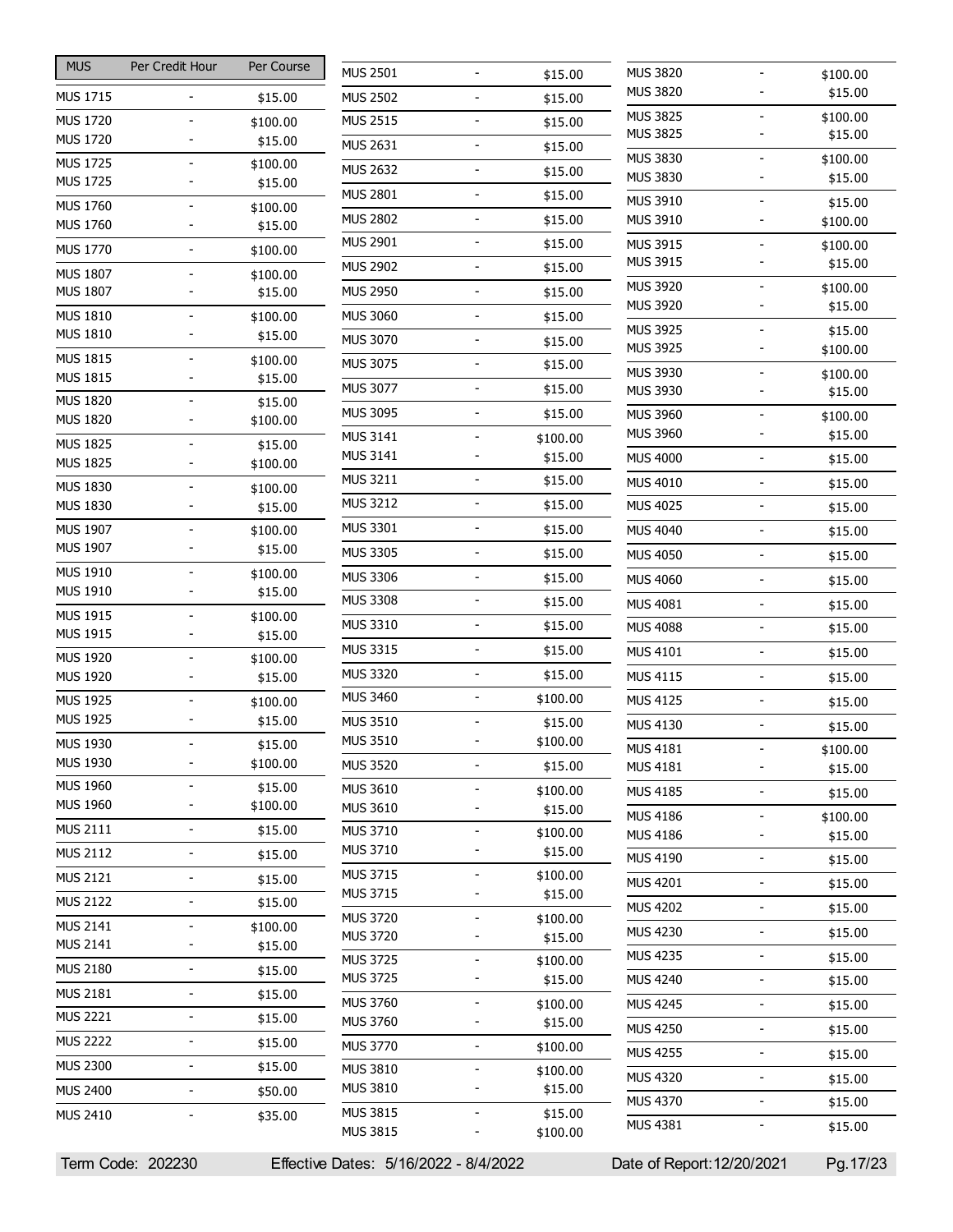| <b>MUS</b>      | Per Credit Hour              | Per Course |                                       |                          |                     |                                                                    |                     |
|-----------------|------------------------------|------------|---------------------------------------|--------------------------|---------------------|--------------------------------------------------------------------|---------------------|
|                 |                              |            | <b>MUS 5253</b>                       | $\blacksquare$           | \$15.00             | <b>MUS 5925</b>                                                    | \$100.00            |
| <b>MUS 4400</b> |                              | \$35.00    | <b>MUS 5255</b>                       | $\overline{a}$           | \$15.00             | <b>MUS 5925</b>                                                    | \$15.00             |
| <b>MUS 4410</b> |                              | \$20.00    | <b>MUS 5300</b>                       | $\blacksquare$           | \$15.00             | <b>MUS 5930</b><br>$\qquad \qquad \blacksquare$<br><b>MUS 5930</b> | \$15.00<br>\$100.00 |
| MUS 4511        | $\overline{a}$               | \$15.00    | <b>MUS 5309</b>                       | $\blacksquare$           | \$15.00             | <b>MUS 5960</b><br>$\qquad \qquad \blacksquare$                    |                     |
| <b>MUS 4512</b> | -                            | \$15.00    | MUS 5310                              | $\overline{\phantom{a}}$ | \$15.00             | <b>MUS 5960</b>                                                    | \$100.00<br>\$15.00 |
| MUS 4513        | $\qquad \qquad -$            | \$15.00    | <b>MUS 5320</b>                       | $\overline{\phantom{a}}$ | \$15.00             |                                                                    |                     |
| MUS 4514        | -                            | \$15.00    | <b>MUS 5330</b>                       |                          | \$15.00             |                                                                    |                     |
| MUS 4515        | -                            | \$15.00    | <b>MUS 5400</b>                       | $\blacksquare$           | \$100.00            |                                                                    |                     |
| <b>MUS 4600</b> | $\qquad \qquad \blacksquare$ | \$15.00    | MUS 5410                              | $\blacksquare$           | \$20.00             |                                                                    |                     |
| <b>MUS 5000</b> | $\overline{a}$               | \$15.00    | <b>MUS 5500</b>                       |                          | \$35.00             |                                                                    |                     |
| <b>MUS 5010</b> | -                            | \$15.00    | <b>MUS 5507</b>                       |                          | \$100.00            |                                                                    |                     |
| <b>MUS 5020</b> | ۰                            | \$15.00    | <b>MUS 5507</b>                       |                          | \$15.00             |                                                                    |                     |
| <b>MUS 5025</b> | $\overline{\phantom{0}}$     | \$15.00    | <b>MUS 5510</b>                       | $\overline{\phantom{a}}$ | \$15.00             |                                                                    |                     |
| <b>MUS 5040</b> | $\overline{\phantom{0}}$     | \$15.00    | <b>MUS 5510</b>                       |                          | \$100.00            |                                                                    |                     |
| <b>MUS 5049</b> | $\overline{\phantom{0}}$     | \$15.00    | <b>MUS 5511</b>                       | $\overline{\phantom{a}}$ | \$15.00             |                                                                    |                     |
| <b>MUS 5050</b> | $\overline{\phantom{0}}$     |            | <b>MUS 5512</b>                       | $\blacksquare$           | \$15.00             |                                                                    |                     |
| <b>MUS 5051</b> |                              | \$15.00    | <b>MUS 5513</b>                       | $\overline{a}$           | \$15.00             |                                                                    |                     |
|                 | -                            | \$15.00    | <b>MUS 5514</b>                       | $\blacksquare$           | \$15.00             |                                                                    |                     |
| <b>MUS 5081</b> | $\overline{\phantom{0}}$     | \$15.00    | <b>MUS 5515</b>                       | $\overline{\phantom{a}}$ | \$15.00             |                                                                    |                     |
| <b>MUS 5101</b> | $\qquad \qquad \blacksquare$ | \$15.00    | <b>MUS 5600</b>                       | $\blacksquare$           | \$15.00             |                                                                    |                     |
| <b>MUS 5105</b> | $\overline{\phantom{0}}$     | \$15.00    | <b>MUS 5607</b>                       | $\blacksquare$           | \$15.00             |                                                                    |                     |
| <b>MUS 5106</b> | -                            | \$15.00    | <b>MUS 5610</b>                       |                          | \$15.00             |                                                                    |                     |
| <b>MUS 5115</b> | ۰                            | \$15.00    | <b>MUS 5610</b>                       |                          | \$100.00            |                                                                    |                     |
| <b>MUS 5120</b> | $\overline{\phantom{0}}$     | \$15.00    | <b>MUS 5707</b>                       | $\overline{\phantom{a}}$ | \$15.00             |                                                                    |                     |
| <b>MUS 5125</b> | $\overline{\phantom{0}}$     | \$15.00    | MUS 5710                              | $\overline{\phantom{a}}$ | \$100.00            |                                                                    |                     |
| <b>MUS 5130</b> | $\overline{\phantom{0}}$     | \$15.00    | <b>MUS 5710</b>                       |                          | \$15.00             |                                                                    |                     |
| MUS 5140        |                              | \$100.00   | <b>MUS 5715</b>                       |                          | \$15.00             |                                                                    |                     |
| MUS 5140        |                              | \$15.00    | <b>MUS 5715</b>                       | $\overline{\phantom{a}}$ | \$100.00            |                                                                    |                     |
| <b>MUS 5181</b> |                              | \$100.00   | <b>MUS 5720</b>                       |                          | \$15.00             |                                                                    |                     |
| MUS 5181        |                              | \$15.00    | <b>MUS 5720</b>                       |                          | \$100.00            |                                                                    |                     |
| <b>MUS 5185</b> | $\overline{\phantom{0}}$     | \$15.00    | <b>MUS 5725</b>                       | $\blacksquare$           | \$100.00            |                                                                    |                     |
| MUS 5186        |                              | \$15.00    | <b>MUS 5807</b>                       |                          | \$15.00             |                                                                    |                     |
| <b>MUS 5186</b> | -                            | \$100.00   | <b>MUS 5810</b>                       | $\overline{a}$           | \$100.00            |                                                                    |                     |
| <b>MUS 5190</b> | $\qquad \qquad -$            | \$15.00    | <b>MUS 5810</b>                       |                          | \$15.00             |                                                                    |                     |
| <b>MUS 5201</b> | $\qquad \qquad \blacksquare$ | \$15.00    | <b>MUS 5815</b>                       | $\overline{\phantom{a}}$ | \$100.00            |                                                                    |                     |
| <b>MUS 5202</b> | $\qquad \qquad -$            | \$15.00    | <b>MUS 5815</b>                       | $\overline{a}$           | \$15.00             |                                                                    |                     |
| <b>MUS 5205</b> | $\overline{\phantom{0}}$     | \$15.00    | <b>MUS 5820</b><br><b>MUS 5820</b>    | $\blacksquare$           | \$15.00             |                                                                    |                     |
| <b>MUS 5210</b> | $\qquad \qquad \blacksquare$ | \$15.00    |                                       |                          | \$100.00            |                                                                    |                     |
| <b>MUS 5215</b> | $\qquad \qquad -$            | \$15.00    | <b>MUS 5825</b>                       | $\blacksquare$           | \$100.00            |                                                                    |                     |
| <b>MUS 5220</b> | $\overline{\phantom{0}}$     | \$15.00    | <b>MUS 5830</b><br><b>MUS 5830</b>    | $\blacksquare$           | \$100.00<br>\$15.00 |                                                                    |                     |
| <b>MUS 5230</b> | $\qquad \qquad -$            | \$15.00    | <b>MUS 5907</b>                       | $\blacksquare$           | \$15.00             |                                                                    |                     |
| <b>MUS 5235</b> | $\frac{1}{2}$                | \$15.00    |                                       |                          |                     |                                                                    |                     |
| <b>MUS 5240</b> | -                            | \$15.00    | MUS 5910<br>MUS 5910                  | $\overline{a}$           | \$100.00<br>\$15.00 |                                                                    |                     |
| <b>MUS 5250</b> | $\overline{\phantom{0}}$     | \$15.00    | MUS 5915                              | $\overline{\phantom{a}}$ | \$100.00            |                                                                    |                     |
| <b>MUS 5251</b> | $\qquad \qquad -$            | \$15.00    | MUS 5915                              |                          | \$15.00             |                                                                    |                     |
| <b>MUS 5252</b> |                              | \$15.00    | <b>MUS 5920</b>                       | $\blacksquare$           | \$100.00            |                                                                    |                     |
|                 |                              |            | <b>MUS 5920</b>                       |                          | \$15.00             |                                                                    |                     |
|                 | Term Code: 202230            |            | Effective Dates: 5/16/2022 - 8/4/2022 |                          |                     | Date of Report: 12/20/2021                                         | Pg. 18/23           |

| <b>MUS 5925</b> | \$100.00 |
|-----------------|----------|
| <b>MUS 5925</b> | \$15.00  |
| <b>MUS 5930</b> | \$15.00  |
| <b>MUS 5930</b> | \$100.00 |
| <b>MUS 5960</b> | \$100.00 |
| <b>MUS 5960</b> | \$15.00  |
|                 |          |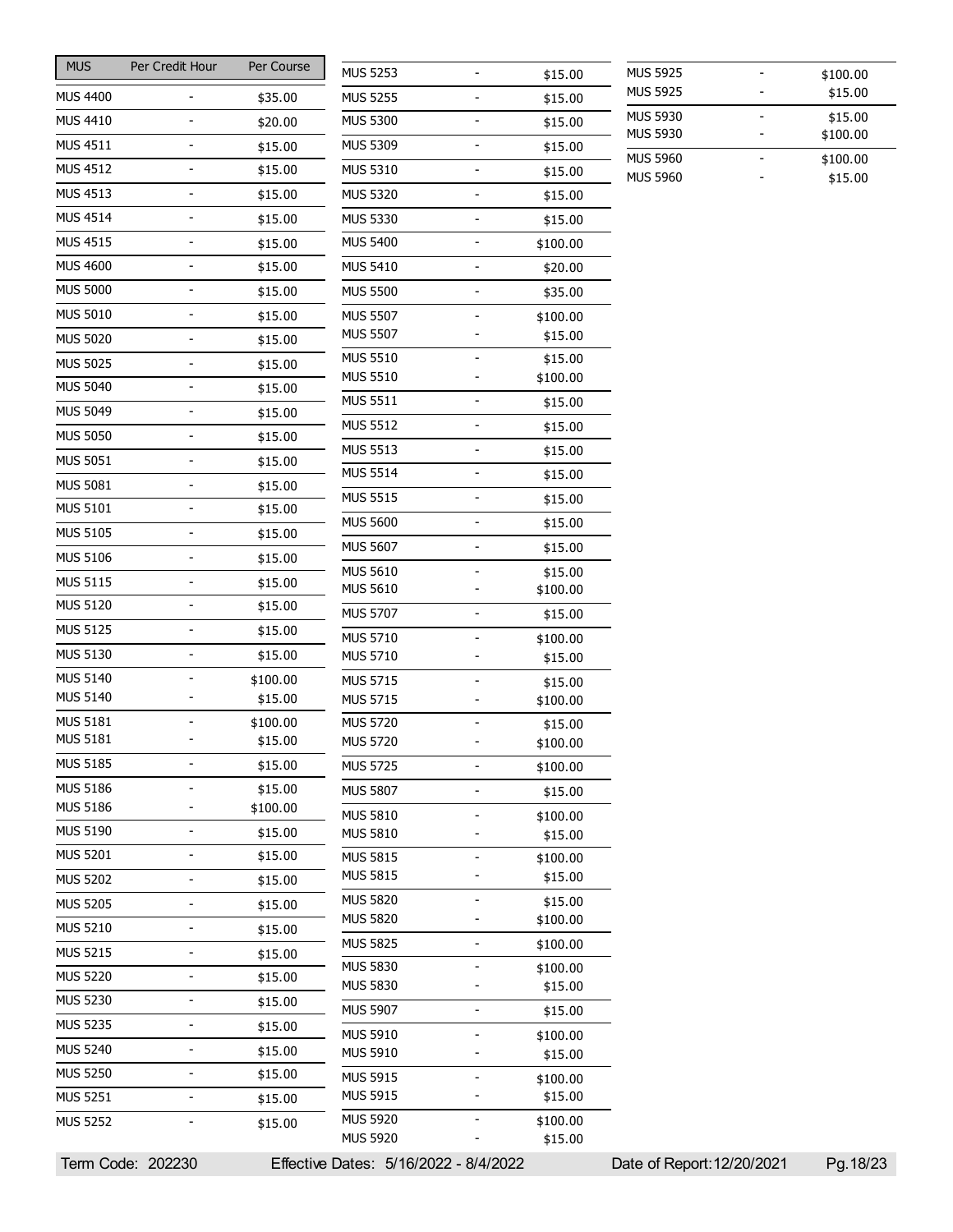| <b>NET</b>                         | Per Credit Hour | Per Course     |
|------------------------------------|-----------------|----------------|
| <b>NET 1000</b>                    | \$25.00         |                |
| <b>NET 1058</b>                    | \$25.00         |                |
| <b>NET 1060</b>                    |                 | \$20.00        |
| <b>NET 1060</b>                    | \$25.00         |                |
| <b>NET 1061</b><br><b>NET 1061</b> | \$25.00         | \$20.00        |
| <b>NET 2060</b>                    |                 |                |
| <b>NET 2060</b>                    | \$25.00         | \$20.00        |
| <b>NET 2061</b>                    |                 | \$20.00        |
| <b>NET 2061</b>                    | \$25.00         |                |
| <b>NET 3000</b>                    |                 | \$10.00        |
| <b>NET 3000</b>                    | \$25.00         |                |
| <b>NET 3062</b><br><b>NET 3062</b> | \$25.00         | \$10.00        |
| <b>NET 3065</b>                    | \$25.00         |                |
| <b>NET 3068</b>                    | \$25.00         |                |
| <b>NET 3088</b>                    |                 | \$10.00        |
| <b>NET 3088</b>                    | \$25.00         |                |
| <b>NET 4000</b>                    | \$25.00         |                |
| <b>NET 4014</b>                    | \$25.00         |                |
| <b>NET 4040</b>                    |                 | \$10.00        |
| <b>NET 4040</b>                    | \$25.00         |                |
| <b>NET 4042</b><br><b>NET 4042</b> | \$25.00         | \$10.00        |
| <b>NET 4043</b>                    |                 | \$10.00        |
| <b>NET 4043</b>                    | \$25.00         |                |
| <b>NET 4060</b>                    |                 | \$10.00        |
| <b>NET 4060</b>                    | \$25.00         |                |
| <b>NET 4061</b>                    |                 | \$10.00        |
| <b>NET 4061</b>                    | \$25.00         |                |
| <b>NET 4062</b><br><b>NET 4062</b> | \$25.00         | \$10.00        |
| <b>NET 4063</b>                    |                 | \$10.00        |
| <b>NET 4063</b>                    | \$25.00         |                |
| <b>NET 4064</b>                    |                 | \$10.00        |
| <b>NET 4064</b>                    | \$25.00         |                |
| <b>NET 4100</b>                    | \$25.00         |                |
| <b>NET 4500</b>                    | \$25.00         |                |
| <b>NET 4501</b>                    | \$25.00         | $\overline{a}$ |
| <b>NET 4502</b>                    | \$25.00         |                |
| <b>NET 5000</b>                    | \$25.00         |                |
| <b>NET 5100</b>                    | \$25.00         | -              |
| <b>NET 5500</b>                    | \$25.00         |                |
| <b>NET 5501</b>                    | \$25.00         |                |
| <b>NET 5502</b>                    | \$25.00         |                |

| <b>NUR</b>                         | Per Credit Hour    | Per Course |
|------------------------------------|--------------------|------------|
| <b>NUR 1700</b>                    | \$25.00            |            |
| NUR 2000                           | \$25.00            |            |
| <b>NUR 2020</b>                    | \$25.00            |            |
| <b>NUR 2200</b>                    | \$25.00            |            |
| NUR 2710                           | \$25.00            |            |
| <b>NUR 3010</b>                    | \$25.00            |            |
| <b>NUR 3210</b>                    | \$25.00            |            |
| NUR 3306                           | \$25.00            |            |
| <b>NUR 3307</b>                    |                    | \$15.00    |
| <b>NUR 3307</b>                    | \$25.00            |            |
| NUR 3410                           | \$25.00            |            |
| <b>NUR 3515</b>                    | \$25.00            |            |
| <b>NUR 3516</b>                    |                    | \$45.00    |
| <b>NUR 3516</b>                    | \$25.00            |            |
| <b>NUR 3610</b>                    | \$25.00            |            |
| NUR 3610                           |                    | \$166.00   |
| <b>NUR 3611</b>                    | \$25.00            |            |
| <b>NUR 3612</b><br>NUR 3612        | \$25.00            | \$54.00    |
| <b>NUR 3710</b>                    | \$25.00            |            |
| <b>NUR 4000</b>                    | \$25.00            |            |
|                                    |                    |            |
| NUR 4010                           | \$25.00            |            |
| NUR 4012                           | \$25.00            |            |
| NUR 4013                           | \$25.00            |            |
| <b>NUR 4015</b>                    | \$25.00            | -          |
| NUR 4020                           | \$25.00            |            |
| <b>NUR 4030</b>                    | \$25.00            |            |
| <b>NUR 4040</b>                    | \$25.00            |            |
| <b>NUR 4050</b>                    | \$25.00            |            |
| NUR 4052                           | \$25.00            |            |
| <b>NUR 4060</b><br><b>NUR 4060</b> | \$25.00            | \$8.50     |
| <b>NUR 4111</b>                    | \$25.00            |            |
| <b>NUR 4200</b>                    | \$25.00            |            |
|                                    |                    |            |
| NUR 4210<br>NUR 4405               | \$25.00<br>\$25.00 |            |
|                                    |                    |            |
| NUR 4406                           | \$25.00            |            |
| NUR 4407                           | \$25.00            |            |
| NUR 4410                           | \$25.00            |            |
| NUR 4411                           | \$25.00            |            |
| <b>NUR 4510</b><br>NUR 4510        | \$25.00            |            |
|                                    | \$25.00            | \$81.00    |
| NUR 4511<br><b>NUR 4512</b>        |                    |            |
| NUR 4512                           | \$25.00            | \$20.00    |
|                                    |                    |            |

| NUR 4602                    | \$25.00 |          |
|-----------------------------|---------|----------|
| NUR 4602                    |         | \$103.00 |
| NUR 4608                    | \$25.00 |          |
| NUR 4609                    | \$25.00 |          |
| NUR 4610                    | \$25.00 |          |
| NUR 4611                    | \$25.00 |          |
| NUR 4710                    | \$25.00 |          |
| NUR 4711                    | \$25.00 |          |
| <b>NUR 5000</b>             | \$25.00 |          |
| NUR 5015                    | \$25.00 |          |
| NUR 5016                    | \$25.00 |          |
| NUR 5017                    | \$25.00 |          |
| NUR 5018                    | \$25.00 |          |
| <b>NUR 5020</b>             | \$25.00 |          |
| NUR 5020                    |         | \$90.00  |
| NUR 5035                    | \$25.00 |          |
| NUR 5038                    | \$25.00 |          |
| NUR 5039                    | \$25.00 |          |
| NUR 5040                    | \$25.00 |          |
| <b>NUR 5041</b>             | \$25.00 |          |
| NUR 5050                    | \$25.00 |          |
| NUR 5110                    | \$25.00 |          |
| NUR 5120                    | \$25.00 |          |
| NUR 5130                    | \$25.00 |          |
| <b>NUR 5200</b>             | \$25.00 |          |
| NUR 5201                    | \$25.00 |          |
| NUR 5201                    |         | \$70.00  |
| <b>NUR 5202</b>             |         | \$70.00  |
| <b>NUR 5202</b>             |         | \$80.00  |
| NUR 5202                    | \$25.00 |          |
| NUR 5203                    | \$25.00 |          |
| <b>NUR 5204</b><br>NUR 5204 | \$25.00 | \$70.00  |
| NUR 5300                    | \$25.00 |          |
| <b>NUR 5310</b>             |         |          |
| NUR 5310                    | \$25.00 | \$262.00 |
| NUR 5405                    | \$25.00 |          |
| NUR 5410                    | \$25.00 |          |
| <b>NUR 5421</b>             |         | \$80.00  |
| NUR 5421                    | \$25.00 |          |
| NUR 5500                    | \$25.00 |          |
| NUR 5520                    | \$25.00 |          |
| NUR 5530                    | \$25.00 |          |
| NUR 5540                    | \$25.00 |          |
|                             |         |          |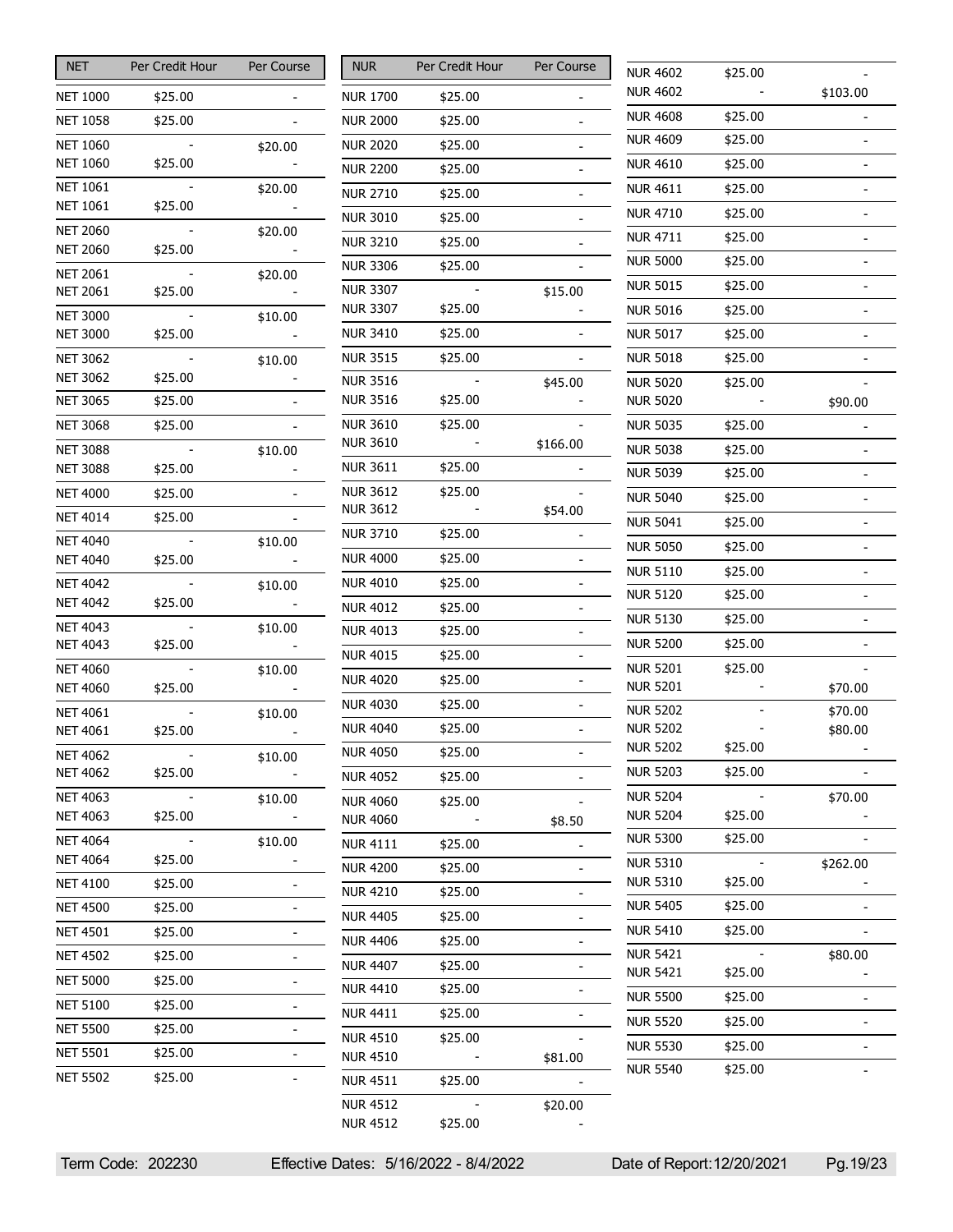| PF      | Per Credit Hour | Per Course |
|---------|-----------------|------------|
| PF 1220 |                 | \$32.00    |
| PE 2000 |                 | \$189.00   |
| PE 3200 |                 | \$15.00    |
| PE 3270 |                 | \$20.00    |

| PHOT             | Per Credit Hour | Per Course |
|------------------|-----------------|------------|
| <b>PHOT 1210</b> |                 | \$108.00   |
| <b>PHOT 2220</b> |                 | \$70.00    |
| PHOT 2230        |                 | \$30.00    |

| <b>PSY</b>      | Per Credit Hour | Per Course |
|-----------------|-----------------|------------|
| PSY 3130        |                 | \$15.00    |
| <b>PSY 5530</b> |                 | \$80.00    |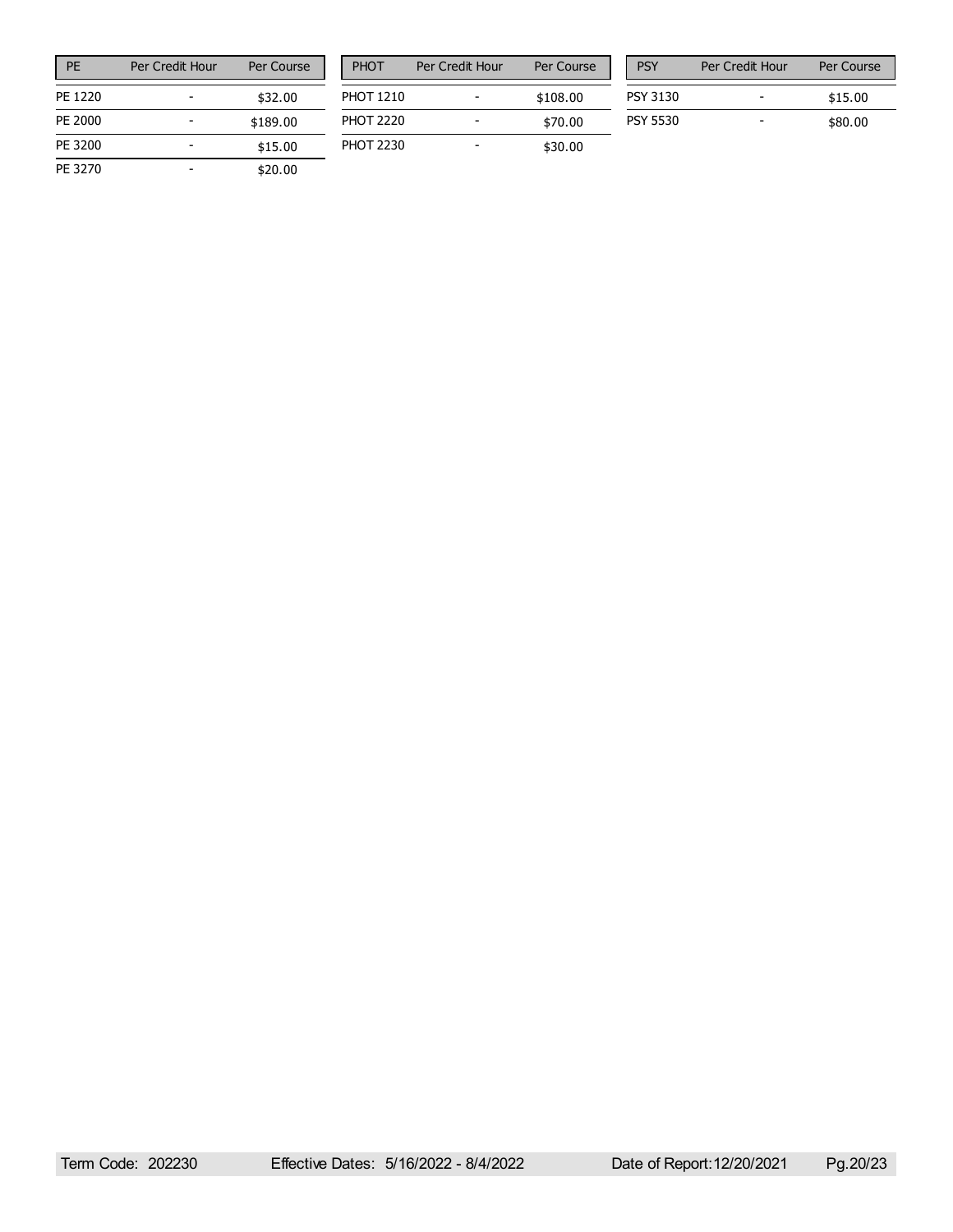| <b>RMI</b> | Per Credit Hour | Per Course |
|------------|-----------------|------------|
| RMI 3803   | \$25.00         |            |
| RMI 3835   | \$25.00         |            |
| RMI 4802   | \$25.00         |            |
| RMI 4803   | \$25.00         |            |
| RMI 4804   | \$25.00         |            |
| RMI 4850   | \$25.00         |            |

| SAFE             | Per Credit Hour | Per Course |
|------------------|-----------------|------------|
| SAFE 1000        | \$25.00         |            |
| SAFE 1800        | \$25.00         |            |
| <b>SAFE 2800</b> | \$25.00         |            |
| <b>SAFE 2900</b> | \$25.00         |            |
| <b>SAFE 3000</b> | \$25.00         |            |
| <b>SAFE 3005</b> | \$25.00         |            |
| <b>SAFE 3015</b> | \$25.00         |            |
| <b>SAFE 3070</b> | \$25.00         |            |
| <b>SAFE 3120</b> | \$25.00         |            |
| <b>SAFE 3430</b> | \$25.00         |            |
| SAFE 3800        | \$25.00         |            |
| <b>SAFE 4000</b> | \$25.00         |            |
| SAFE 4010        | \$25.00         |            |
| <b>SAFE 4015</b> | \$25.00         |            |
| <b>SAFE 4025</b> | \$25.00         |            |
| <b>SAFE 4035</b> | \$25.00         |            |
| <b>SAFE 4055</b> | \$25.00         |            |
| <b>SAFE 4140</b> | \$25.00         |            |
| SAFE 4140        |                 | \$25.00    |
| <b>SAFE 4150</b> | \$25.00         |            |
| <b>SAFE 4160</b> | \$25.00         |            |
| SAFE 4215        | \$25.00         |            |
| SAFE 4300        | \$25.00         |            |
| SAFE 4425        | \$25.00         |            |
| <b>SAFE 4435</b> | \$25.00         |            |
| <b>SAFE 4440</b> | \$25.00         |            |
| SAFE 4445        | \$25.00         |            |
| <b>SAFE 4450</b> | \$25.00         |            |
| SAFE 4510        | \$25.00         |            |
| <b>SAFE 4515</b> | \$25.00         |            |
| <b>SAFE 4520</b> | \$25.00         |            |
| <b>SAFE 4560</b> | \$25.00         |            |
| <b>SAFE 4800</b> | \$25.00         |            |
| SAFE 4810        | \$25.00         |            |
| <b>SAFE 4820</b> | \$25.00         |            |
| <b>SAFE 4830</b> | \$25.00         |            |
| <b>SAFE 4850</b> | \$25.00         |            |
| <b>SAFE 4900</b> | \$25.00         |            |
| SAFE 4910        | \$25.00         |            |
| <b>SAFE 4940</b> | \$25.00         |            |
| <b>SAFE 4950</b> | \$25.00         |            |
| SAFE 4980        | \$25.00         |            |
| <b>SAFE 4990</b> | \$25.00         |            |
| <b>SAFE 5001</b> | \$25.00         |            |

| <b>SAFE 5010</b><br>\$25.00<br><b>SAFE 5015</b><br>\$25.00<br><b>SAFE 5020</b><br>\$25.00 | -       |
|-------------------------------------------------------------------------------------------|---------|
|                                                                                           |         |
|                                                                                           |         |
|                                                                                           |         |
| <b>SAFE 5050</b><br>\$25.00                                                               |         |
| <b>SAFE 5100</b><br>\$25.00                                                               |         |
| <b>SAFE 5120</b><br>\$25.00                                                               |         |
| <b>SAFE 5130</b><br>\$25.00                                                               |         |
| <b>SAFE 5140</b>                                                                          | \$25.00 |
| \$25.00<br>SAFE 5140                                                                      |         |
| <b>SAFE 5150</b><br>\$25.00                                                               |         |
| <b>SAFE 5160</b><br>\$25.00                                                               |         |
| <b>SAFE 5170</b><br>\$25.00                                                               | -       |
| <b>SAFE 5180</b><br>\$25.00                                                               | -       |
| SAFE 5200<br>\$25.00                                                                      |         |
| <b>SAFE 5210</b><br>\$25.00                                                               | ī       |
| <b>SAFE 5300</b><br>\$25.00                                                               |         |
| <b>SAFE 5425</b><br>\$25.00                                                               | -       |
| <b>SAFE 5430</b><br>\$25.00                                                               |         |
| <b>SAFE 5435</b><br>\$25.00                                                               | -       |
| <b>SAFE 5440</b><br>\$25.00                                                               |         |
| <b>SAFE 5445</b><br>\$25.00                                                               |         |
| <b>SAFE 5450</b><br>\$25.00                                                               | -       |
| <b>SAFE 5455</b><br>\$25.00                                                               |         |
| <b>SAFE 5510</b><br>\$25.00                                                               |         |
| <b>SAFE 5515</b><br>\$25.00                                                               | ī       |
| <b>SAFE 5530</b><br>\$25.00                                                               |         |
| <b>SAFE 5800</b><br>\$25.00                                                               |         |
| <b>SAFE 5900</b><br>\$25.00                                                               |         |
| <b>SAFE 5930</b><br>\$25.00                                                               |         |
| <b>SAFE 5950</b><br>\$25.00                                                               |         |
| SAFE 6900<br>\$25.00                                                                      |         |
| <b>SAFE 6910</b><br>\$25.00                                                               |         |
| <b>SAFE 6920</b><br>\$25.00                                                               |         |
| SAFE 6930<br>\$25.00                                                                      |         |
| <b>SAFE 6940</b><br>\$25.00                                                               |         |
| <b>SAFE 6950</b><br>\$25.00                                                               |         |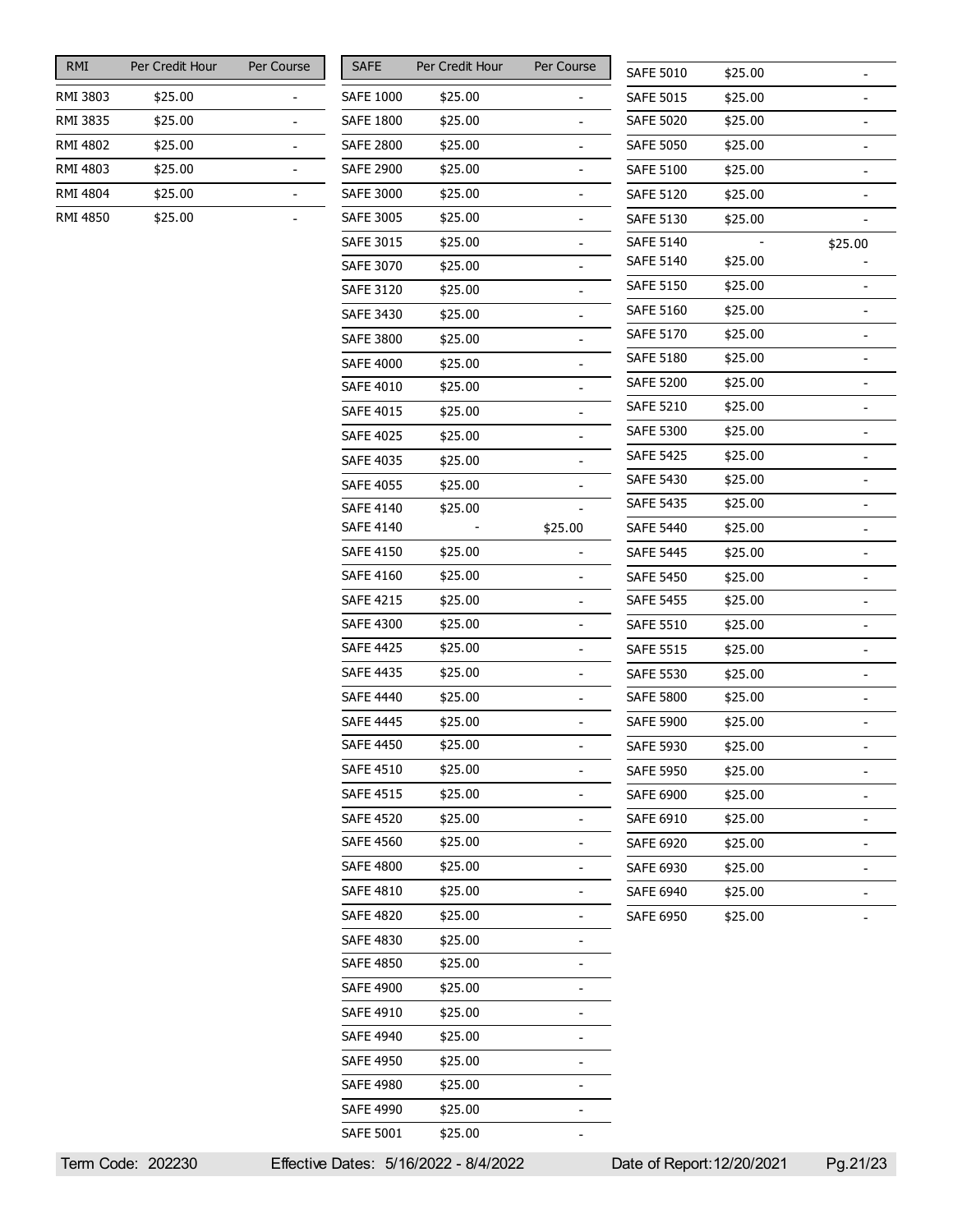| <b>SE</b> | Per Credit Hour | Per Course |
|-----------|-----------------|------------|
| SE 3900   | \$25.00         |            |
| SE 3910   | \$25.00         |            |
| SE 3920   | \$25.00         |            |
| SE 4920   | \$25.00         |            |
| SE 4930   | \$25.00         |            |
| SE 4940   | \$25.00         |            |
| SE 4950   | \$25.00         |            |
| SE 4960   | \$25.00         |            |

| <b>SOT</b> | Per Credit Hour | Per Course |
|------------|-----------------|------------|
| SOT 3022   | \$25.00         |            |
| SOT 4000   | \$25.00         |            |
| SOT 5000   | \$25.00         |            |
| SOT 5010   | \$25.00         |            |
| SOT 5022   | \$25.00         |            |
| SOT 5290   | \$25.00         |            |

| <b>TECH</b>      | Per Credit Hour | Per Course |  |
|------------------|-----------------|------------|--|
| <b>TECH 2040</b> | \$25.00         |            |  |
| <b>TECH 3050</b> | \$25.00         |            |  |
| <b>TECH 4020</b> | \$25.00         |            |  |
| <b>TECH 4050</b> | \$25.00         |            |  |